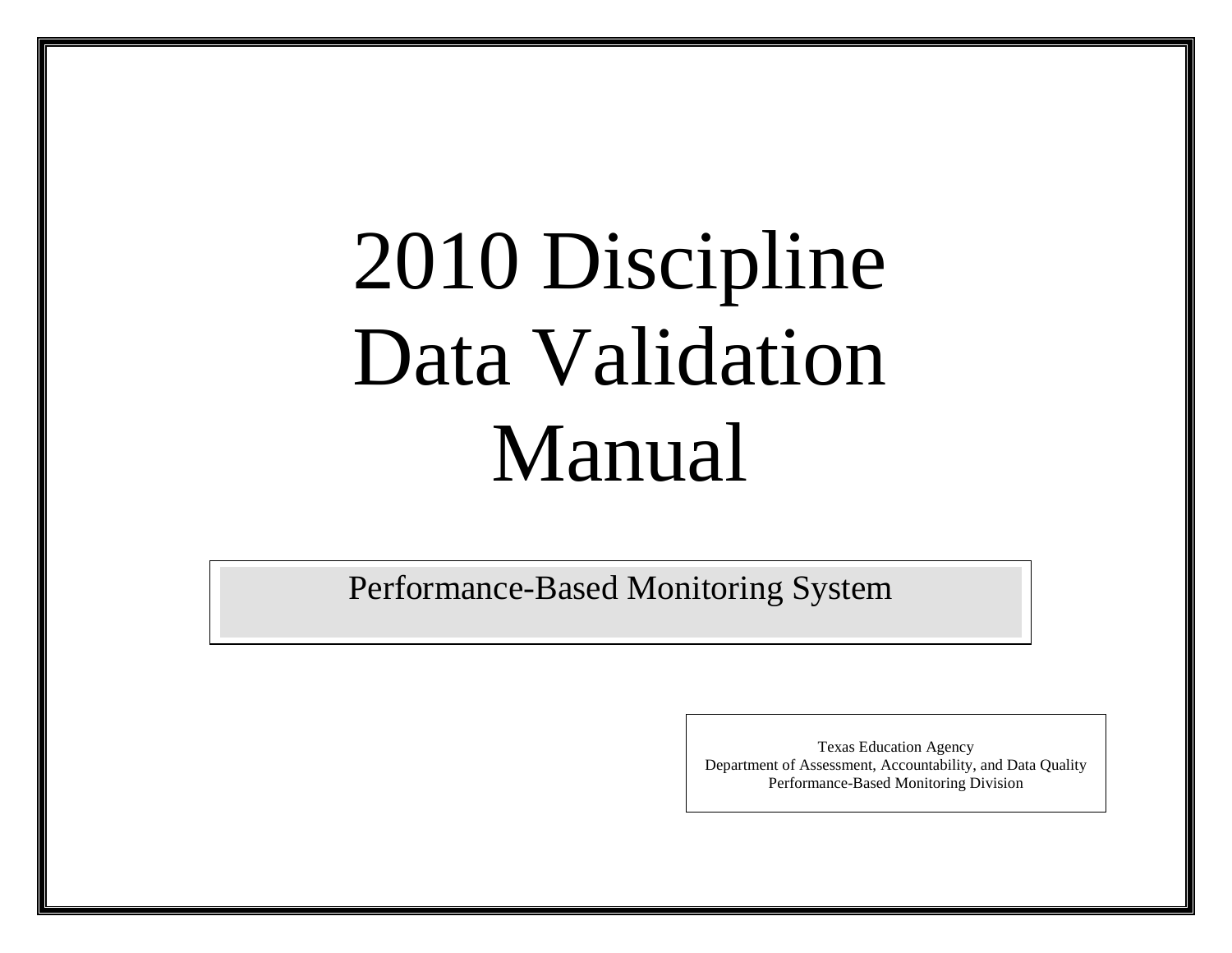**Copyright © Notice** The materials are copyrighted © and trademarked ™ as the property of the Texas Education Agency (TEA) and may not be reproduced without the express written permission of TEA, except under the following conditions:

- 1. Texas public school districts, charter schools, and Education Service Centers may reproduce and use copies of the Materials and Related Materials for the districts' and schools' educational use without obtaining permission from TEA.
- 2. Residents of the state of Texas may reproduce and use copies of the Materials and Related Materials for individual personal use only without obtaining written permission of TEA.
- 3. Any portion reproduced must be reproduced in its entirety and remain unedited, unaltered and unchanged in any way.
- 4. No monetary charge can be made for the reproduced materials or any document containing them; however, a reasonable charge to cover only the cost of reproduction and distribution may be charged.

Private entities or persons located in Texas that are **not** Texas public school districts, Texas Education Service Centers, or Texas charter schools **or** any entity, whether public or private, educational or non-educational, located **outside the state of Texas** *MUST* obtain written approval from TEA and will be required to enter into a license agreement that may involve the payment of a licensing fee or a royalty.

For information contact:

Office of Copyrights, Trademarks, License Agreements, and Royalties Texas Education Agency 1701 N. Congress Ave. Austin, TX 78701-1494 Phone: (512) 463-9270 Email[: copyrights@tea.state.tx.us](mailto:copyrights@tea.state.tx.us)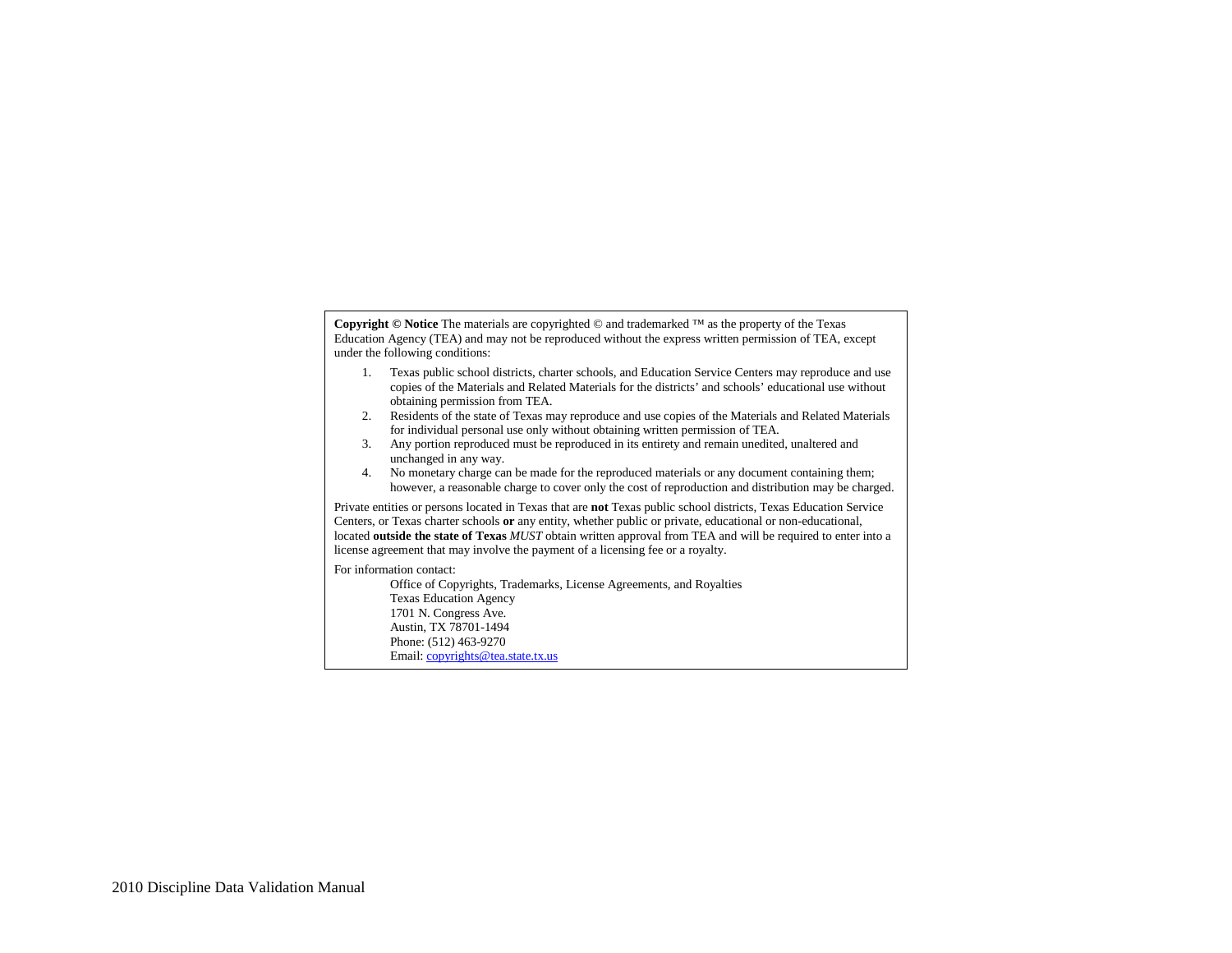# **Table of Contents** 2010 Discipline Data Validation Manual

# **Section I: Introduction**

# **Section II: 2010 Discipline Data Validation Indicators**

# **Section III: Appendix**

| ESC Performance-Based Monitoring Contacts<br>$A_{\cdot}$ |  |
|----------------------------------------------------------|--|
|----------------------------------------------------------|--|

# **Section IV: Comments and Questions**

| Comments and Questions on the 2010 Discipline Data Validation Indicators | $\Omega$ |  |
|--------------------------------------------------------------------------|----------|--|
|--------------------------------------------------------------------------|----------|--|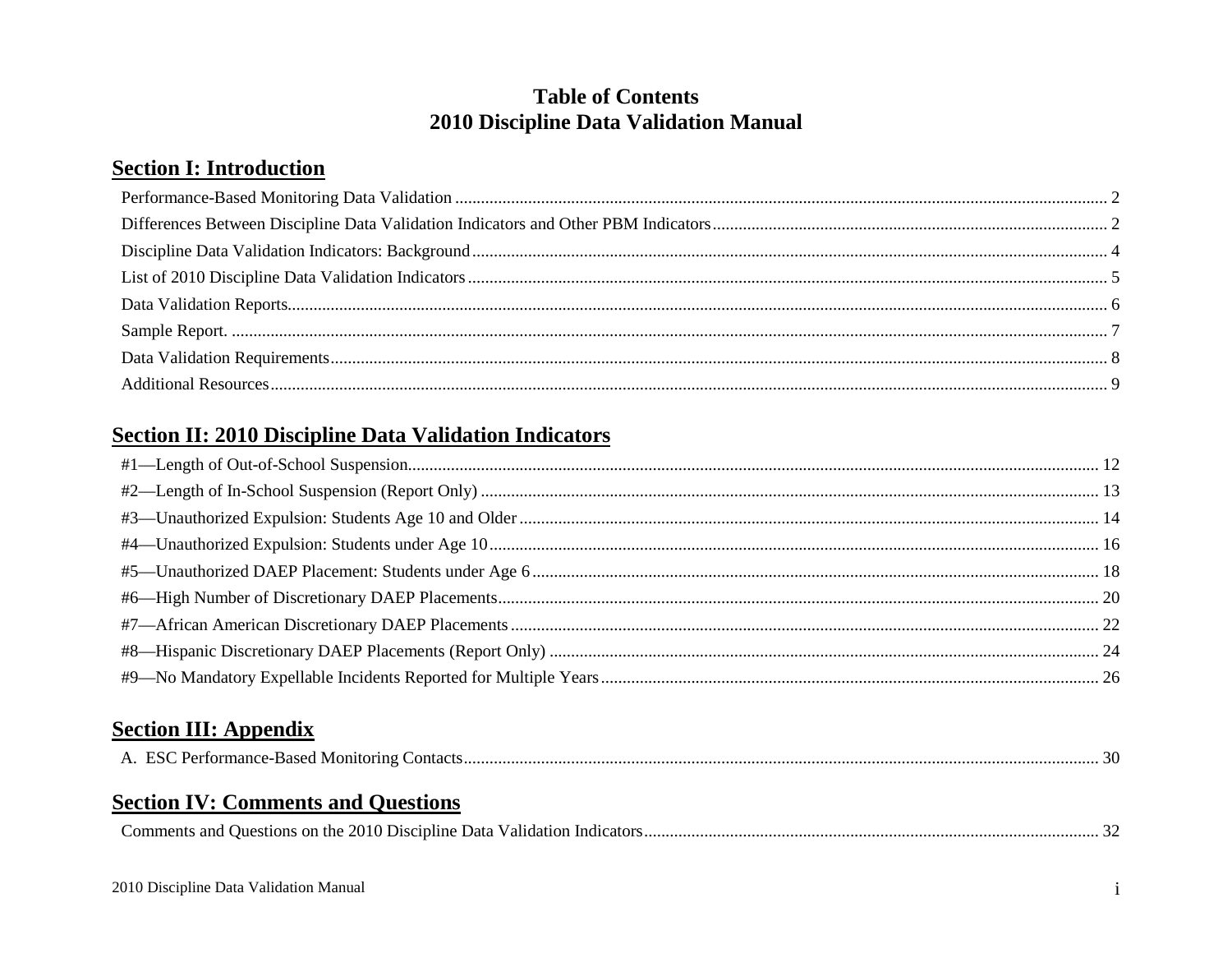*This Page Intentionally Left Blank*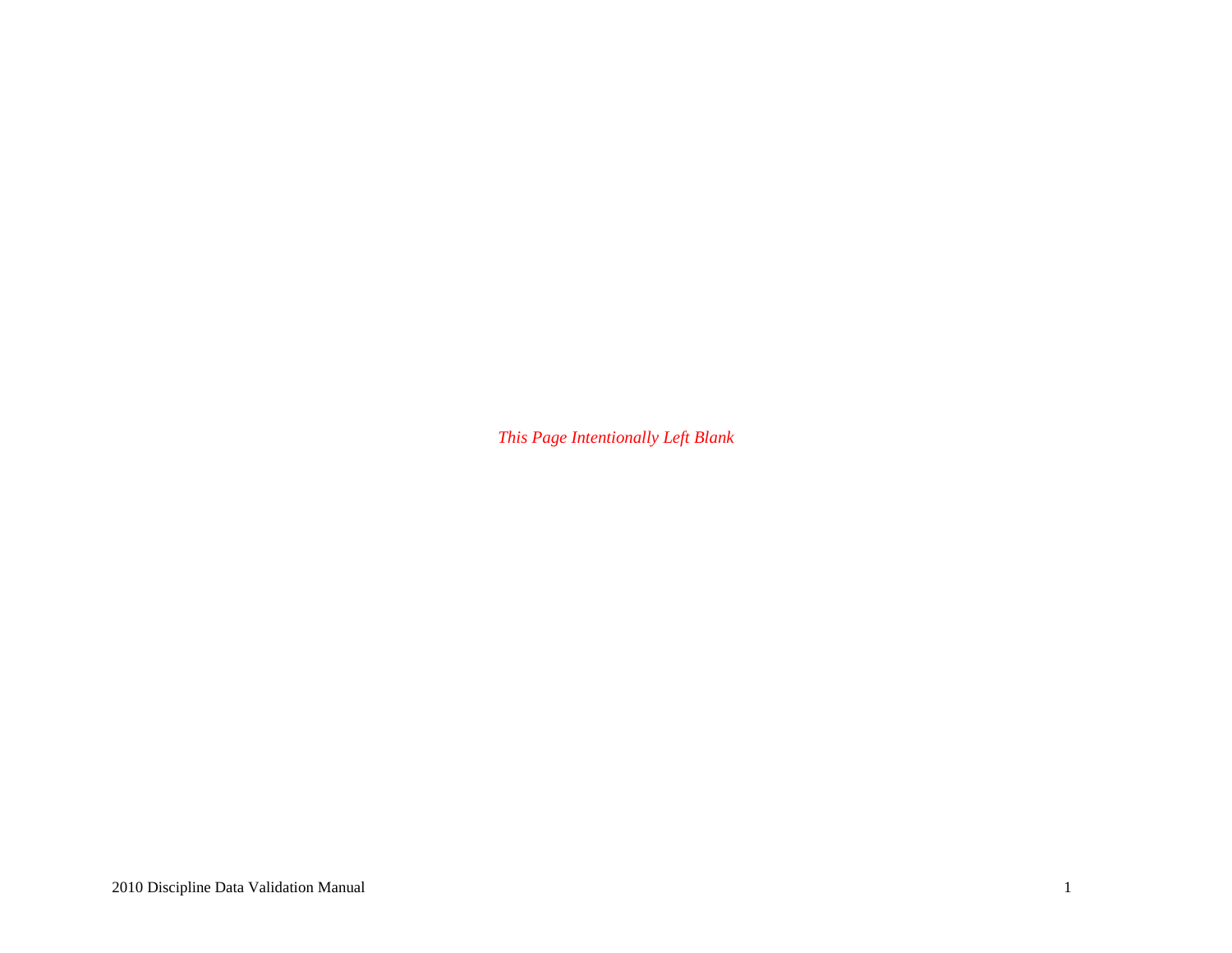# *Section I: Introduction*

## *Performance-Based Monitoring Data Validation*

The Performance-Based Monitoring (PBM) system, which was developed in 2003 in response to state and federal statute, is a comprehensive system designed to improve student performance and program effectiveness. The PBM system is a data-driven system that uses performance and program effectiveness data submitted to the state by local education agencies (LEAs); therefore, the integrity of these data is critical. To ensure data integrity, the PBM system includes annual data validation analyses that use several different indicators to examine LEAs' leaver and dropout data, student assessment data, and discipline data. Additional data analyses, including random audits, are conducted as necessary to ensure the data submitted to the Texas Education Agency (TEA) are accurate and reliable.

# *Differences Between Discipline Data Validation Indicators and Other PBM Indicators*

As shown in the table on page 3, there are key differences between the discipline data validation indicators used as part of the PBM Data Validation System and the performance indicators used in the Performance-Based Monitoring Analysis System (PBMAS). A PBMAS performance indicator yields a *definitive* result, e.g., 100% of an LEA's graduates completed the Recommended High School Program. A discipline data validation indicator typically *suggests* an anomaly that a local review will determine is either the result of a data coding error or a failure to comply with discipline requirements. For example, an LEA may report it expelled a student for three unexcused absences. This unauthorized expulsion will appear as a data anomaly. The LEA will need to determine, after a local review and verification process, whether the reported expulsion was a coding error or a failure to comply with the requirements of Texas Education Code, Chapter 37.

Because a PBMAS performance indicator yields a definitive result, an LEA's performance on PBMAS indicators is made *public*. Because a discipline data validation indicator typically yields a result that may not be definitive, an LEA's initial results on these indicators are *not made public*. Results of the discipline data validation indicators are only released on the TEA Secure Environment (TEASE).

Another difference between PBMAS performance indicators and PBM discipline data validation indicators is the use of standards. A PBMAS performance indicator is based on a *standard* that is made public with as much advance notice as possible and that all LEAs can achieve over time. The goal for LEAs on PBMAS performance indicators is progress toward the standard over time. A discipline data validation indicator is typically based on an *annual review of data* in an attempt to identify what data may be anomalous or what trends can be observed over time. Standards on individual discipline data validation indicators generally are not, and generally cannot be, made public in advance. The goal for LEAs on PBM discipline data validation indicators is to report accurate data each year.

The required response by the LEA is also different depending on whether the LEA is identified under a PBMAS performance indicator or a PBM discipline data validation indicator. LEAs identified with a PBMAS performance indicator concern are generally expected to (a) improve performance; or (b) if the identification of a performance indicator concern occurred because of inaccurate data, improve data collection and submission procedures. LEAs identified as a result of a discipline data validation indicator are generally expected to (a) validate and document that their data are, in fact, correct; and (b) if correct data reflect a program implementation concern, address that concern; or (c) if the LEA's identification occurred because of incorrect data, improve local data collection and submission procedures.

2010 Discipline Data Validation Manual 2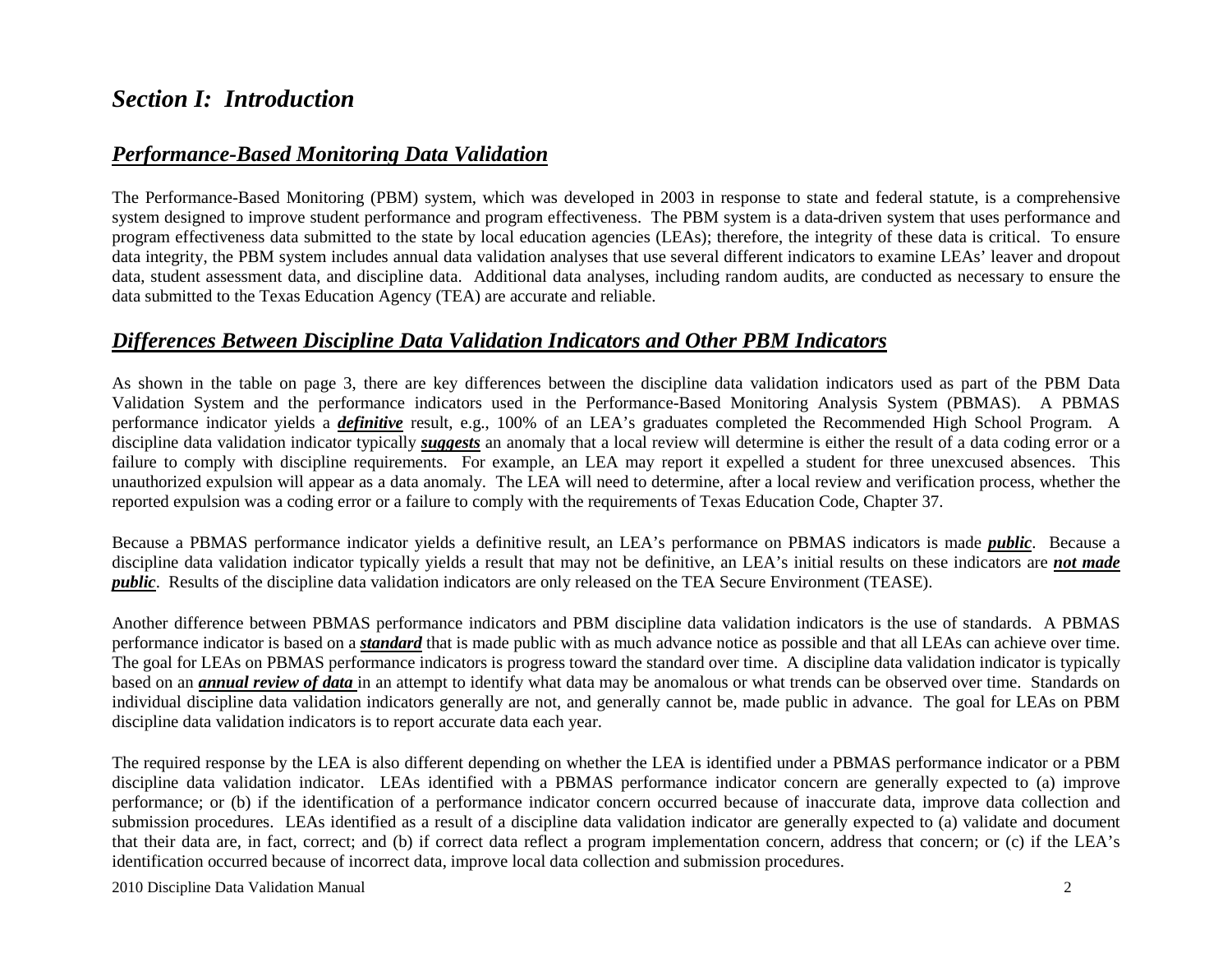| Differences between Discipline Data Validation Indicators and PBMAS Indicators |                            |                          |                                                                                                     |                                                                                                                                                                              |  |  |  |
|--------------------------------------------------------------------------------|----------------------------|--------------------------|-----------------------------------------------------------------------------------------------------|------------------------------------------------------------------------------------------------------------------------------------------------------------------------------|--|--|--|
| <b>Indicator Type</b>                                                          | <b>Result</b>              | <b>Publicly Released</b> | <b>Standards</b>                                                                                    | <b>LEA Response</b>                                                                                                                                                          |  |  |  |
| Discipline Data<br>Validation                                                  | Suggests an anomaly        | N <sub>0</sub>           | Based on annual review<br>of data to identify<br>anomalous data and<br>trends observed over<br>time | Validate accuracy of<br>data locally and, as<br>necessary, improve<br>local data collection and<br>submission procedures<br>or address program<br>implementation<br>concerns |  |  |  |
| <b>PBMAS</b>                                                                   | Yields a definitive result | <b>Yes</b>               | Based on standards<br>established in advance                                                        | Improve performance or<br>program effectiveness<br>or if identification<br>occurred because of<br>inaccurate data, improve<br>data collection and<br>submission procedures   |  |  |  |

By their very nature and purpose, some discipline data validation indicators may identify LEAs that are collecting and reporting accurate data. In addition, LEAs are subject to *random* data validation audits. **Confirming the accuracy of data is a critical part of the process that is necessary to validate and safeguard the integrity of the overall PBM system.** As such, the process LEAs engage in to either validate the accuracy of their data or determine that erroneous data were submitted is fundamental to the integrity of the entire system.

Many LEAs initially identified through a discipline data validation indicator will be able to confirm the accuracy of their data. This is expected and should be handled by those LEAs as routine data confirmation that is documented locally and, in some cases, communicated back to the agency. Other LEAs identified through a discipline data validation indicator will find their anomalous data to be the result of an isolated reporting error that can be addressed through better training, improved quality control of local data collection and submission processes, or other targeted local response. For some LEAs identified through a discipline data validation indicator, it will be determined that the anomalous data reflect a systemic issue within one data collection (e.g., discipline data in general) or a pervasive issue (i.e., across data systems). In these less typical occurrences, the LEA's response will be more extensive, including more involvement by the agency and the application of sanctions as necessary and appropriate.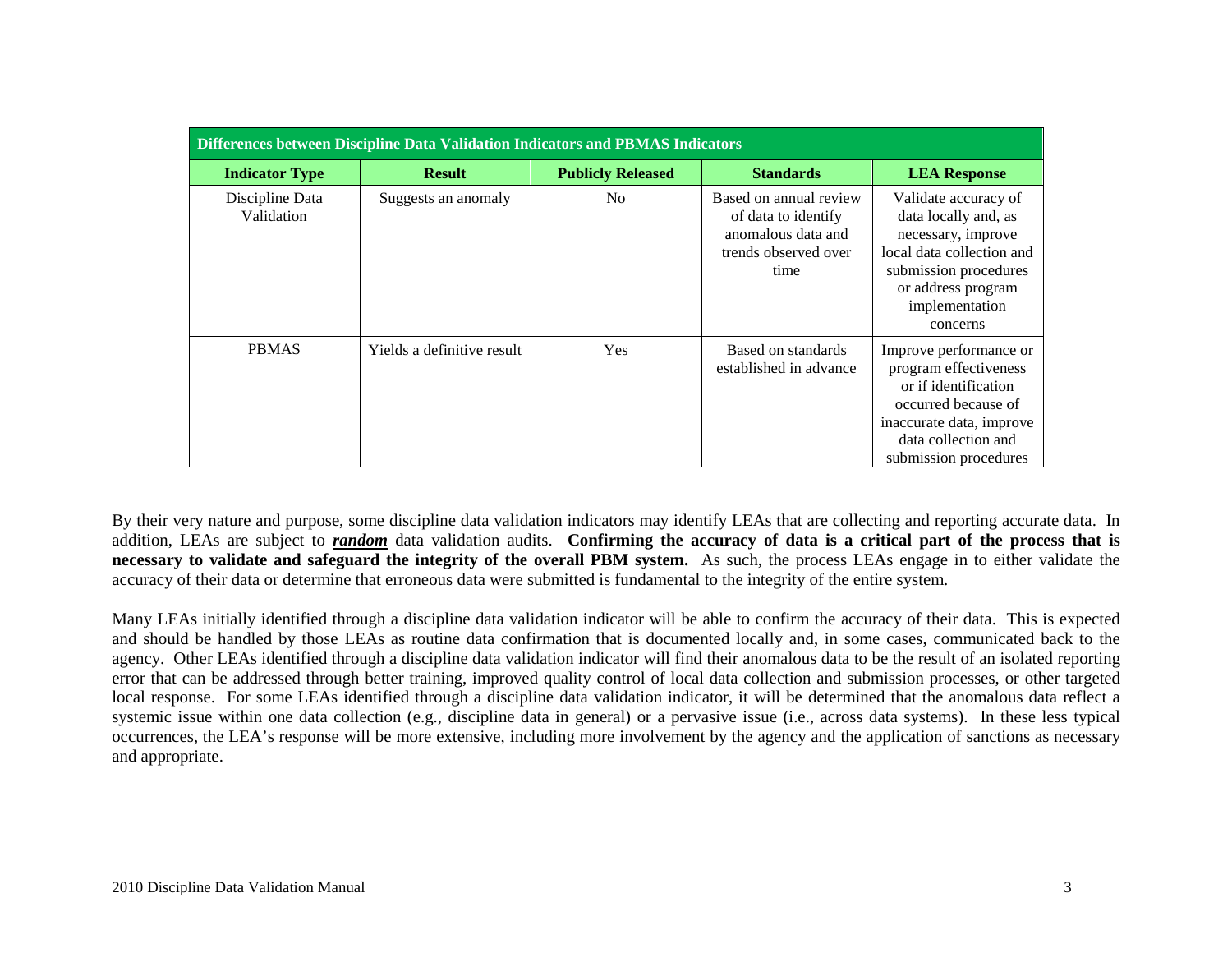# *Discipline Data Validation Indicators: Background*

In 1995, the 74<sup>th</sup> Texas Legislature enacted the Safe Schools Act, which created Disciplinary Alternative Education Programs (DAEPs) and Juvenile Justice Alternative Education Programs (JJAEPs) to serve students who had committed disciplinary offenses. To evaluate districts' use of DAEPs and JJAEPs and to review the documentation of district-reported discipline information, TEA developed a process for collecting and evaluating discipline data. A new record (425 Disciplinary Action Data—Student) was added to the Public Education Information Management System (PEIMS) to obtain the data necessary for these analyses. This record collected both Disciplinary Action *Reason* Codes and Disciplinary *Action* Codes in order to capture both the student's conduct and the district's subsequent response.

Revisions made to the Texas Education Code (TEC) during the 78<sup>th</sup> Texas Legislature (2003) provide specific authority for TEA to monitor PEIMS data integrity:

§7.028. Limitation on Compliance Monitoring. (a) Except as provided by Section 29.001(5), 29.010(a), 39.056, or 39.075, the agency may monitor compliance with requirements applicable to a process or program provided by a school district, campus, program, or school granted charters under Chapter 12, including the process described by Subchapter F, Chapter 11, or a program described by Subchapter B, C, D, E, F, H, or I, Chapter 29, Subchapter A, Chapter 37, or Section 38.003, and the use of funds provided for such a program under Subchapter C, Chapter 42, only as necessary to ensure:

**. . .**

- (3) data integrity for purposes of:
	- (A) the Public Education Information Management System (PEIMS); and
	- (B) accountability under Chapter 39.

**. . .**

(b) The board of trustees of a school district or the governing body of an open-enrollment charter school has primary responsibility for ensuring that the district or school complies with all applicable requirements of state educational programs.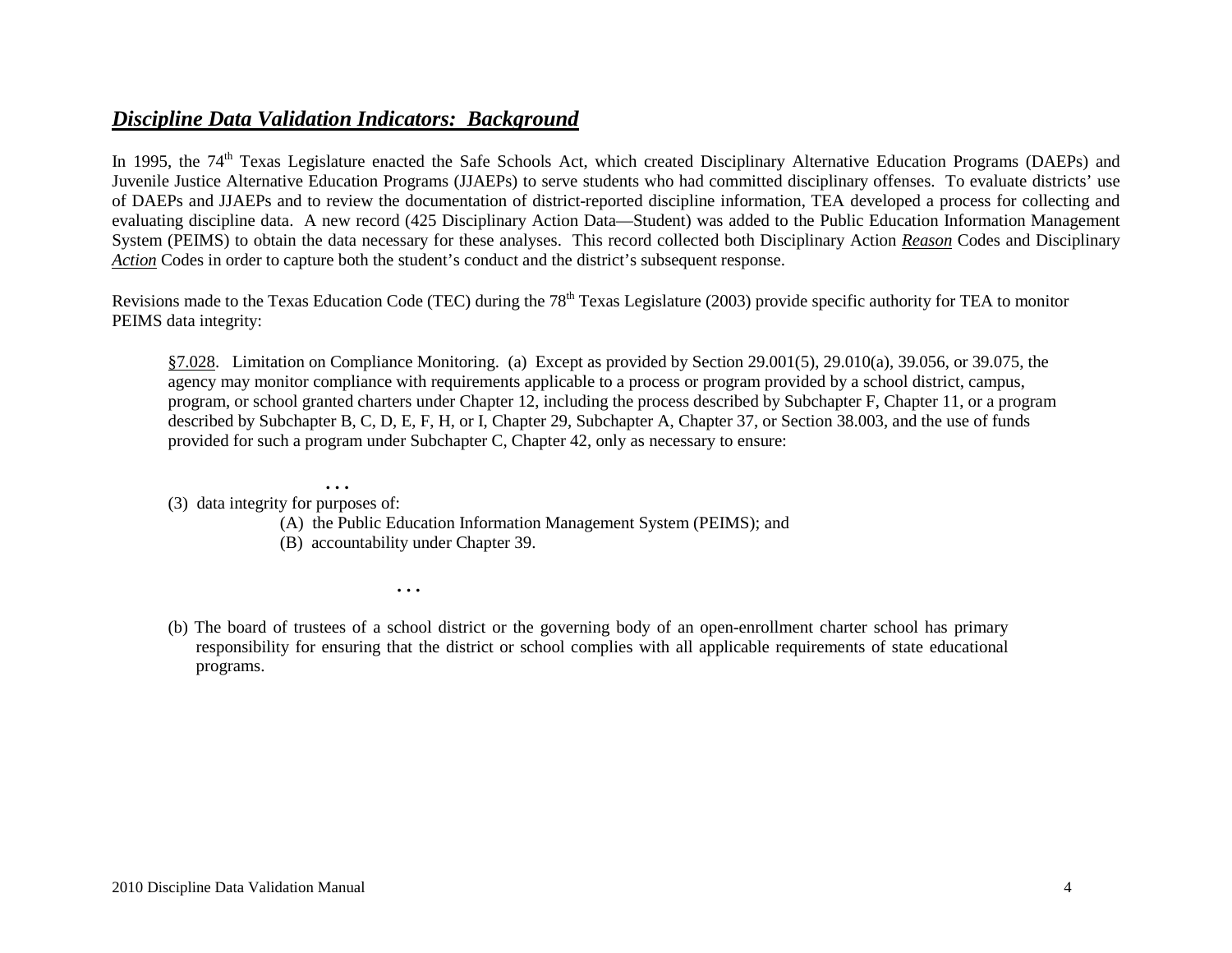In addition, TEC §37.008, requires an electronic evaluation of discipline data:

TEC §37.008. Disciplinary Alternative Education Programs. (m-1) The commissioner shall develop a process for evaluating a school district disciplinary alternative education program electronically. The commissioner shall also develop a system and standards for review of the evaluation or use systems already available at the agency. The system must be designed to identify districts that are at high risk of having inaccurate disciplinary alternative education program data or of failing to comply with disciplinary alternative education program requirements. The commissioner shall notify the board of trustees of a district of any objection the commissioner has to the district's disciplinary alternative education program data or of a violation of a law or rule revealed by the data, including any violation of disciplinary alternative education program requirements, or of any recommendation by the commissioner concerning the data. If the data reflect that a penal law has been violated, the commissioner shall notify the county attorney, district attorney, or criminal district attorney, as appropriate, and the attorney general. The commissioner is entitled to access to all district records the commissioner considers necessary or appropriate for the review, analysis, or approval of disciplinary alternative education program data.

Finally, TEC §39.057 authorizes the commissioner to conduct special accreditation investigations:

(5) when extraordinary numbers of student placements in disciplinary alternative education programs, other than placements under Section 37.006 and 37.007, are determined.

# *List of 2010 Discipline Data Validation Indicators*

Nine data validation indicators have been developed to address the statutory requirements described above. Detailed information on all of the 2010 discipline data validation indicators is provided in the next section of this manual.

- 1. Length of Out-of-School Suspension
- 2. Length of In-School Suspension (Report Only)
- 3. Unauthorized Expulsion: Students Age 10 and Older
- 4. Unauthorized Expulsion: Students under Age 10
- 5. Unauthorized DAEP Placement: Students under Age 6
- 6. High Number of Discretionary DAEP Placements
- 7. African American Discretionary DAEP Placements
- 8. Hispanic Discretionary DAEP Placements (Report Only)
- 9. No Mandatory Expellable Incidents Reported for Multiple Years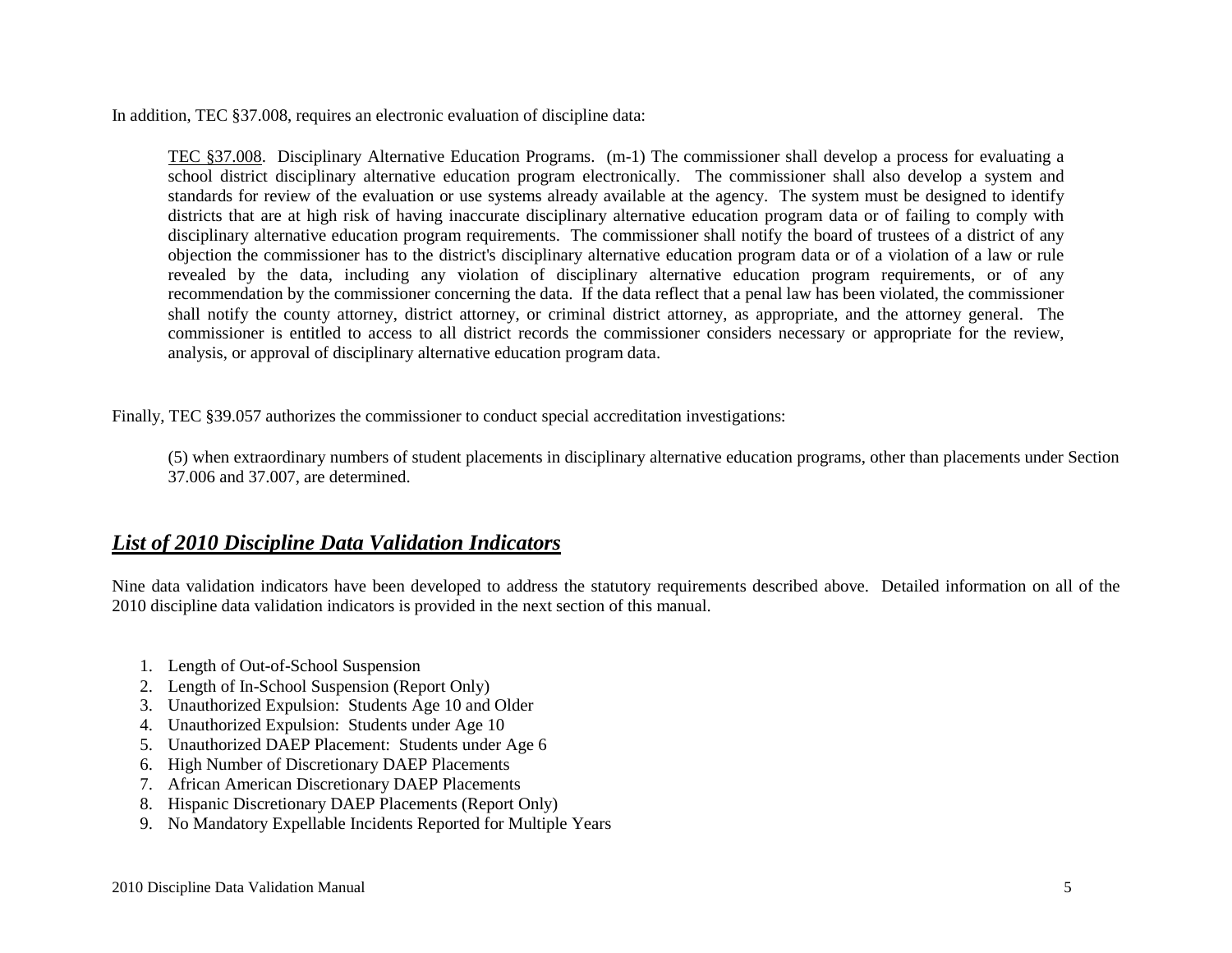# <span id="page-8-1"></span><span id="page-8-0"></span>*Data Validation Reports*

The 2010 discipline data validation analysis for the indicators listed above is based on discipline data from the 2009-2010 school year which were submitted by districts in June/July 20[1](#page-8-0)0<sup>1</sup>. District-level reports and certain student-level data<sup>[2](#page-8-1)</sup> have been generated for each district identified for further validation on one or more of the 2010 discipline data validation indicators and/or districts with data to report on the two Report Only indicators. These reports and student-level data are available via the Accountability application on TEASE. Districts not identified for further validation and districts with no data to report on the two Report Only indicators will receive the following message if they attempt to access the report on TEASE: *"Your district was not identified in the 2010 discipline data validation analysis, and therefore no report will be generated."*

If a district has been identified for further validation on an indicator, this is referred to as "triggering" the indicator. The district count of the number of instances where specific coding was identified will be noted on each district's report. Only the indicators a district triggers and/or any Report Only indicators for which the district has data will be listed on the report. For example, in the sample report provided, six of the nine indicators are listed because the sample district triggered four indicators, and two are Report Only indicators.

<sup>&</sup>lt;sup>1</sup> Indicator #9 also includes an analysis of discipline data from the 2007-2008 and 2008-2009 school years.<br><sup>2</sup> Student-level data are not applicable to Indicators #2 and #6 - #9. Campus-level data are provided for Indic

<sup>2010</sup> Discipline Data Validation Manual 6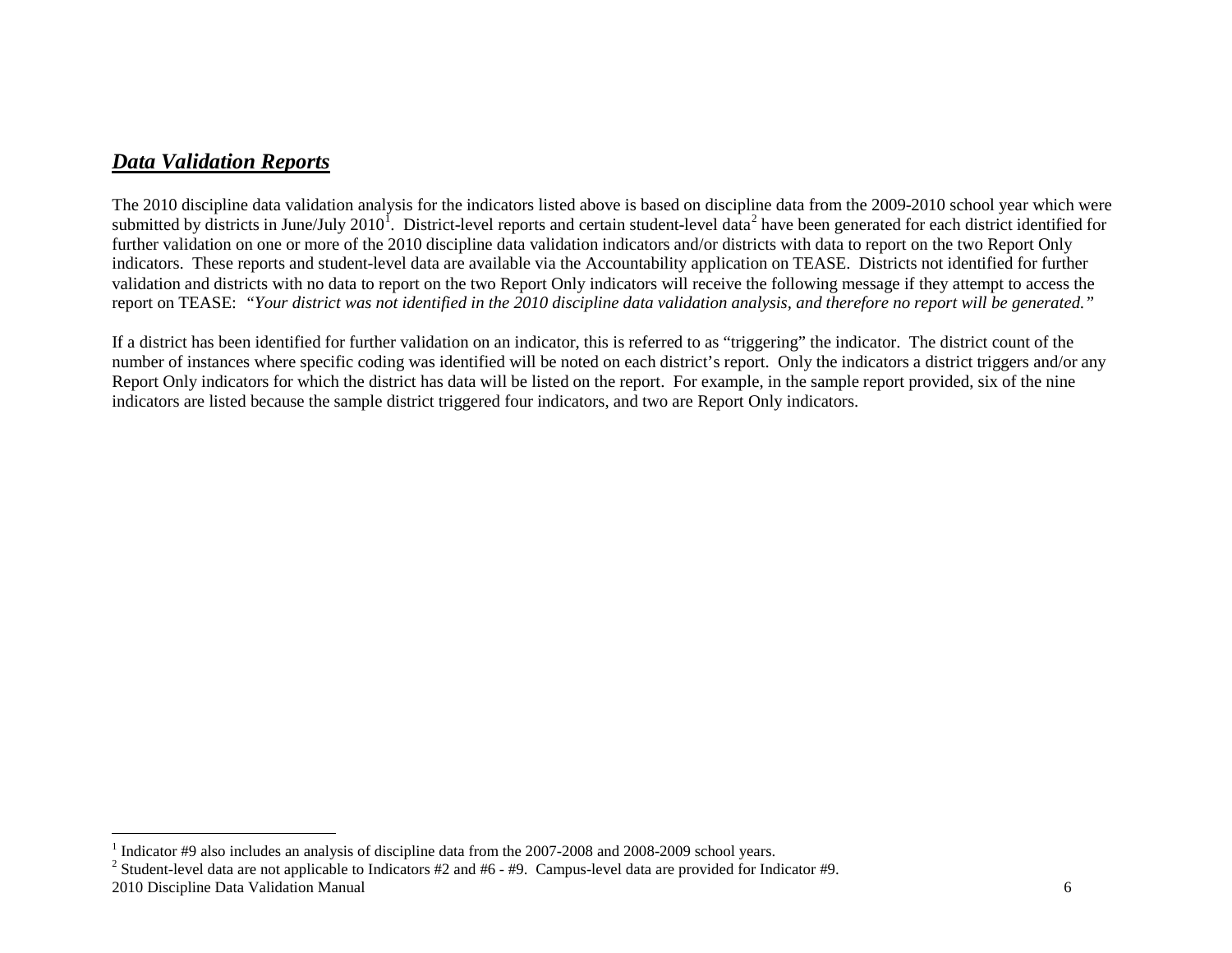#### **SAMPLE REPORT** CONFIDENTIAL Texas Education Agency 2010 PBM Data Validation Report

Discipline Data

| <b>EXAMPLE ISD</b>                                                                                                                                           |                   |                      |                  | <b>REGION ZZ</b>      |
|--------------------------------------------------------------------------------------------------------------------------------------------------------------|-------------------|----------------------|------------------|-----------------------|
| <b>DATA SOURCE:</b><br>INDICATORS 1-8 = PEIMS SUMMER SUBMISSION 2010 (425 RECORD)<br>INDICATOR 9 = PEIMS SUMMER SUBMISSION 2008, 2009, AND 2010 (425 RECORD) |                   |                      |                  |                       |
| <b>INDICATOR</b>                                                                                                                                             |                   |                      |                  | <b>DISTRICT COUNT</b> |
| #1 LENGTH OF OUT-OF-SCHOOL SUSPENSION                                                                                                                        |                   |                      |                  |                       |
| #2 LENGTH OF IN-SCHOOL SUSPENSION (REPORT ONLY)                                                                                                              |                   |                      |                  | 9                     |
| #3 UNAUTHORIZED EXPULSION: STUDENTS AGE 10 AND OLDER                                                                                                         |                   |                      |                  | 4                     |
| #4 UNAUTHORIZED EXPULSION: STUDENTS UNDER AGE 10                                                                                                             |                   |                      |                  | 3                     |
|                                                                                                                                                              | <b>STANDARD</b>   | <b>DISTRICT RATE</b> | <b>NUMERATOR</b> | <b>DENOMINATOR</b>    |
| #6 HIGH NUMBER OF DISCRETIONARY DAEP PLACEMENTS                                                                                                              | 5.0               | 6.0                  | 69               | 1157                  |
|                                                                                                                                                              | <b>STATE RATE</b> | <b>DISTRICT RATE</b> |                  |                       |

|                                | 51111111111          | $P_{101}$         |                  |                    |
|--------------------------------|----------------------|-------------------|------------------|--------------------|
|                                | AND                  | <b>AND</b>        |                  |                    |
| #8 HISPANIC DISCRETIONARY DAEP | <b>DIFFERENCE</b>    | <b>DIFFERENCE</b> | <b>NUMERATOR</b> | <b>DENOMINATOR</b> |
| PLACEMENTS (REPORT ONLY)       | <b>TBD</b><br>(DIFF) | 3.0<br>(DIFF)     |                  |                    |
| HISPANIC DAEP PLACEMENT        | TBD                  | 9.0               |                  | 300                |
|                                |                      |                   |                  |                    |
| ALL DAEP PLACEMENTS            | <b>TBD</b>           | 6.0               | 69               | 157                |
|                                |                      |                   |                  |                    |

This report contains confidential information and data that are not masked to protect individual student confidentiality. Unauthorized disclosure of confidential student information is illegal as provided in the Family Educational Rights and Privacy Act of 1974 (FERPA) and implementing federal regulations found in 34 CFR, Part 99.

For detailed information on each of the indicators above, see the 2010 Discipline Data Validation Manual available at http://www.tea.state.tx.us/index3.aspx?id=4664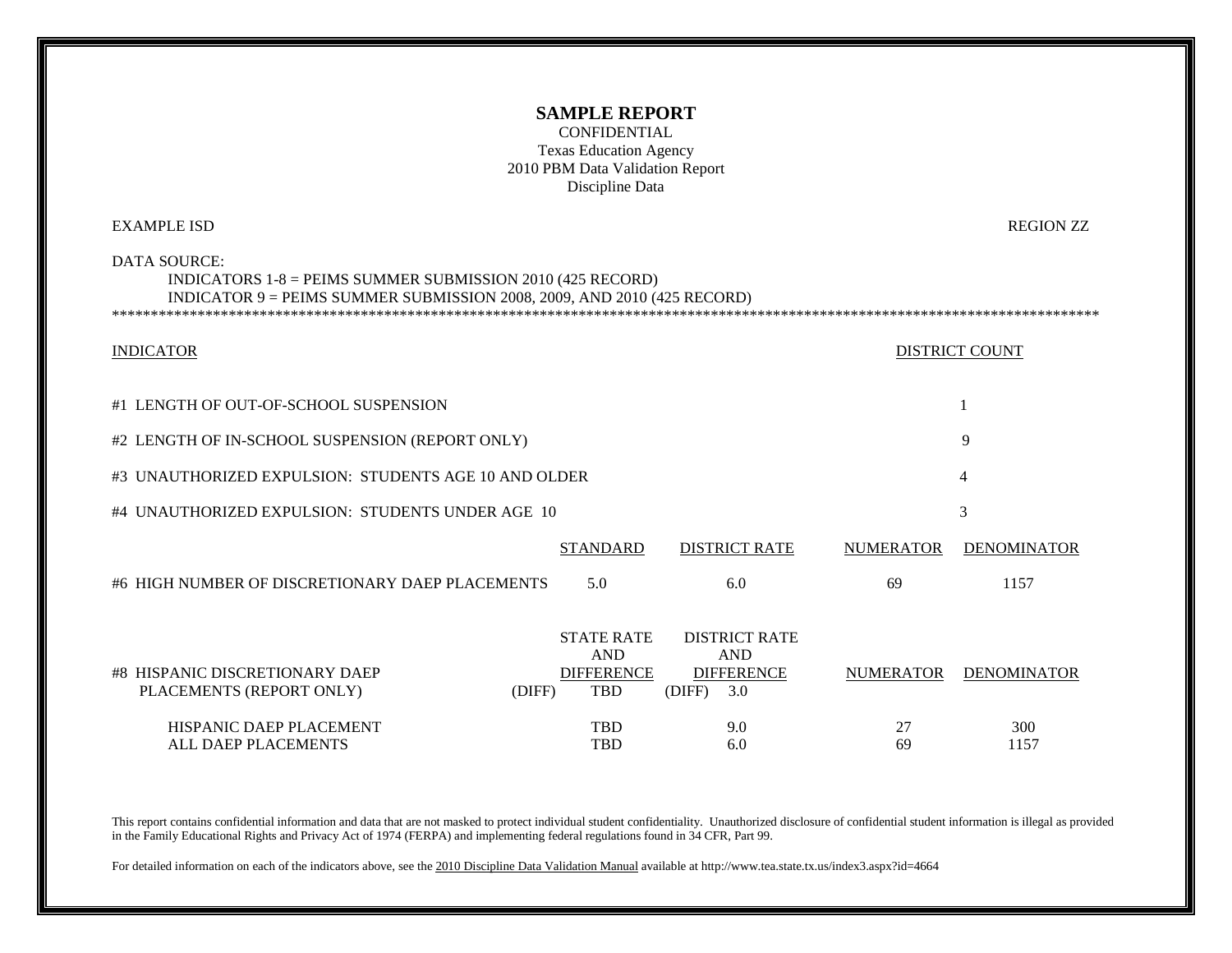The data in the sample report above can be interpreted as follows:

- #1 LENGTH OF OUT-OF-SCHOOL SUSPENSION: The district reported one (1) instance of out-of-school suspension that exceeded the allowable length under state law.
- #2 LENGTH OF IN-SCHOOL SUSPENSION (REPORT ONLY INDICATOR): The district reported nine (9) students with total days in inschool suspension equal to or greater than 30 for the 2009-10 school year.
- #3 UNAUTHORIZED EXPULSION: STUDENTS AGE 10 AND OLDER: The district reported four (4) instances of unauthorized expulsion of one or more students age 10 and older.
- #4 UNAUTHORIZED EXPULSION: STUDENTS UNDER AGE 10: The district reported three (3) instances of unauthorized expulsion of one or more students under age 10.
- #6 HIGH NUMBER OF DISCRETIONARY DAEP PLACEMENTS: The district reported sixty-nine (69) discretionary DAEP placements and 1,157 students in attendance, resulting in a discretionary DAEP placement rate of 6.0. That rate exceeds the standard of 5.0.
- #8 HISPANIC DISCRETIONARY DAEP PLACEMENTS (REPORT ONLY INDICATOR): The state and district discretionary DAEP placement rates, along with the district's total number of DAEP placements for all students and for Hispanic students, are reported for district information and planning purposes. (The state rates are listed as "To Be Determined" [TBD] on the sample report but will appear as actual rates on each district's report.)

# *Data Validation Requirements*

The Program Monitoring and Interventions (PMI) Division will notify each district selected for a PBM discipline data validation intervention via the Intervention Stage and Activity Manager (ISAM) application on TEASE. The PMI Division will inform districts that intervention stages have been posted to ISAM by posting a "To the Administrator Addressed" letter on the TEA web page for correspondence or sending a "To the Administrator Addressed" letter via electronic mail or first-class mail. It is the district's obligation to access the correspondence from the PMI Division by (a) subscribing to the listserv for "To the Administrator Addressed" correspondence; and (b) accessing the ISAM system as directed to retrieve intervention instructions and information. Guidance and resource documents that pertain specifically to the performance-based monitoring data validation indicators are available at: [http://ritter.tea.state.tx.us/pmi/datamon/.](http://ritter.tea.state.tx.us/pmi/datamon/) These documents have been developed to support districts in reviewing their current data reporting and programmatic practices related to discipline and dropout data. Questions about performancebased monitoring **interventions** should be directed to the Program Monitoring and Interventions Division at [pmidivision@tea.state.tx.us](mailto:pmidivision@tea.state.tx.us) or (512) 463-5226.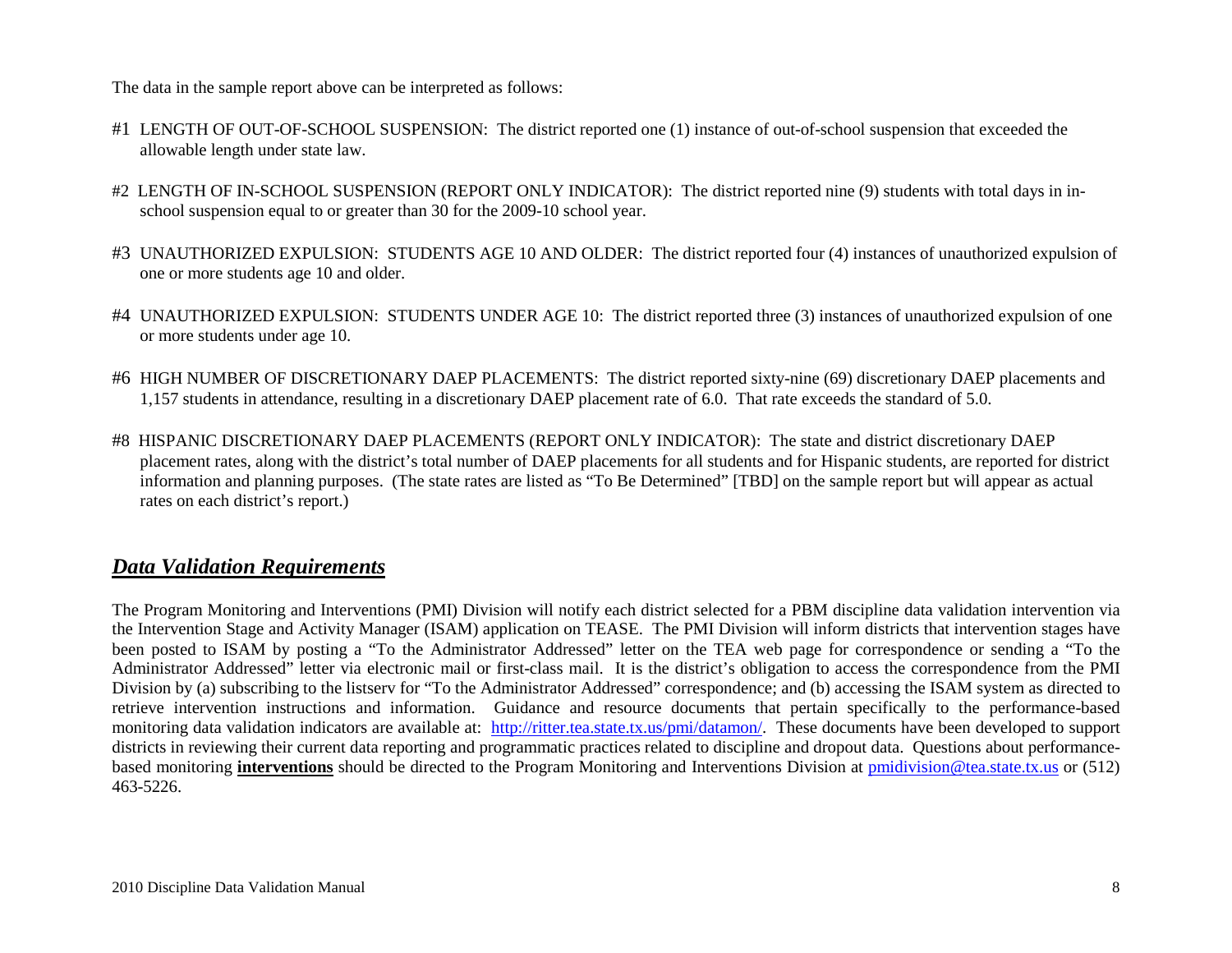#### *Additional Resources*

Performance-based monitoring contacts at each education service center are available to provide districts with technical assistance concerning the 2010 discipline data validation indicators (See Appendix A). In addition, the *PEIMS Data Standards*, which describe the PEIMS data reporting requirements and provide descriptions of data elements and the codes used to report them, as well as PEIMS Edit+ reports that present student rosters listed by both Reason and Action Codes, are available as additional resources for districts from the following web address: [http://www.tea.state.tx.us/index4.aspx?id=3012.](http://www.tea.state.tx.us/index4.aspx?id=3012) There are several PEIMS Edit+ reports districts may find helpful as part of a local review of discipline data. These reports are based on data reported by districts:

- PRF7D012 (Student Disciplinary Action Detail Report by Reason)
- PRF7D013 (Student Disciplinary Action Detail Report by Action)
- PRF7D014 (Student Disciplinary Action Summary)
- PRF7D029 (Student Disciplinary Action with Campus of Disciplinary Responsibility)
- PRF0A001 (Data Element Summary Reports)

These reports, along with other data and reports available locally to districts, can be used to identify and analyze the specific instances that caused a district to trigger one or more of the 2010 discipline data validation indicators.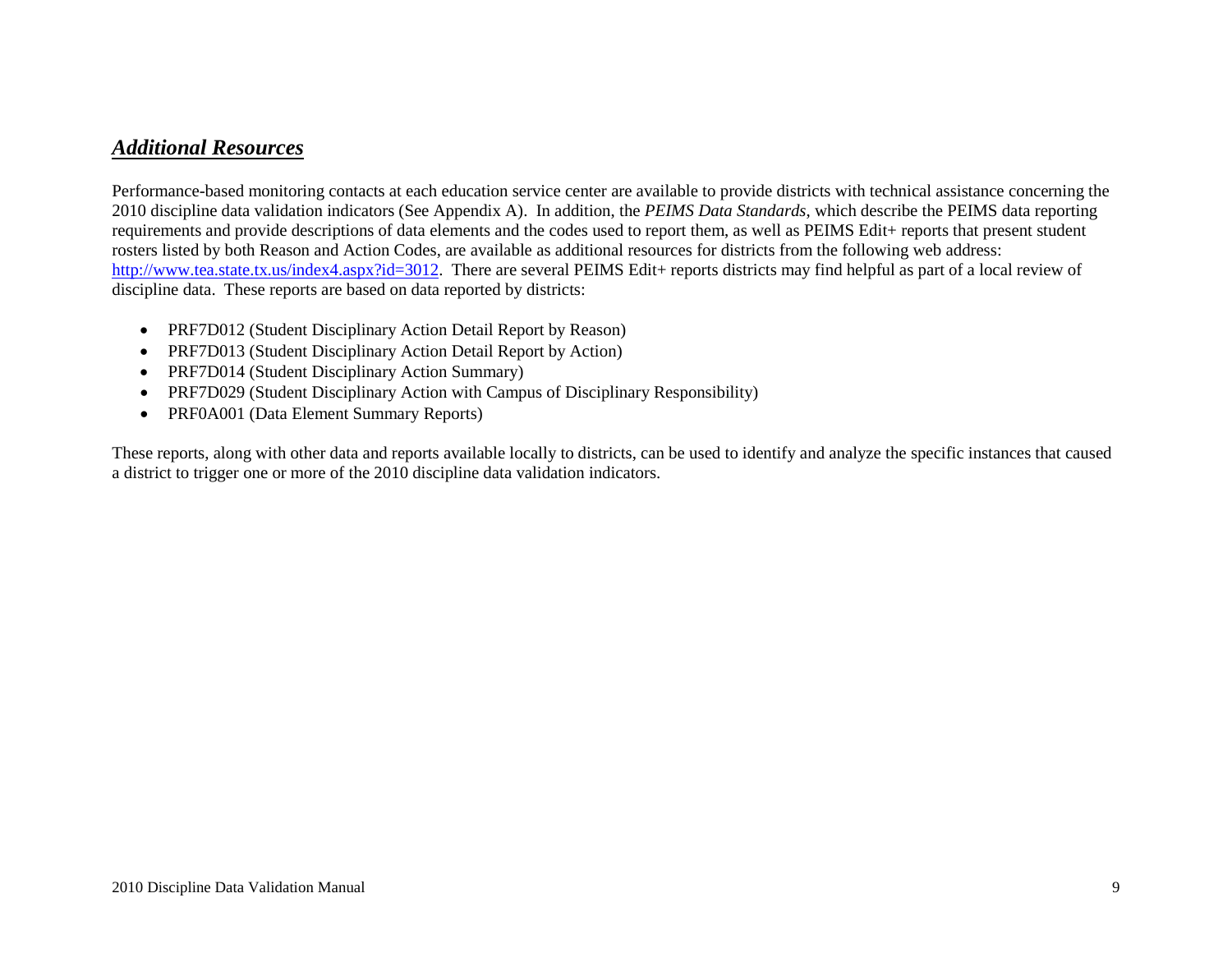# Section II

# Discipline Data Validation Indicators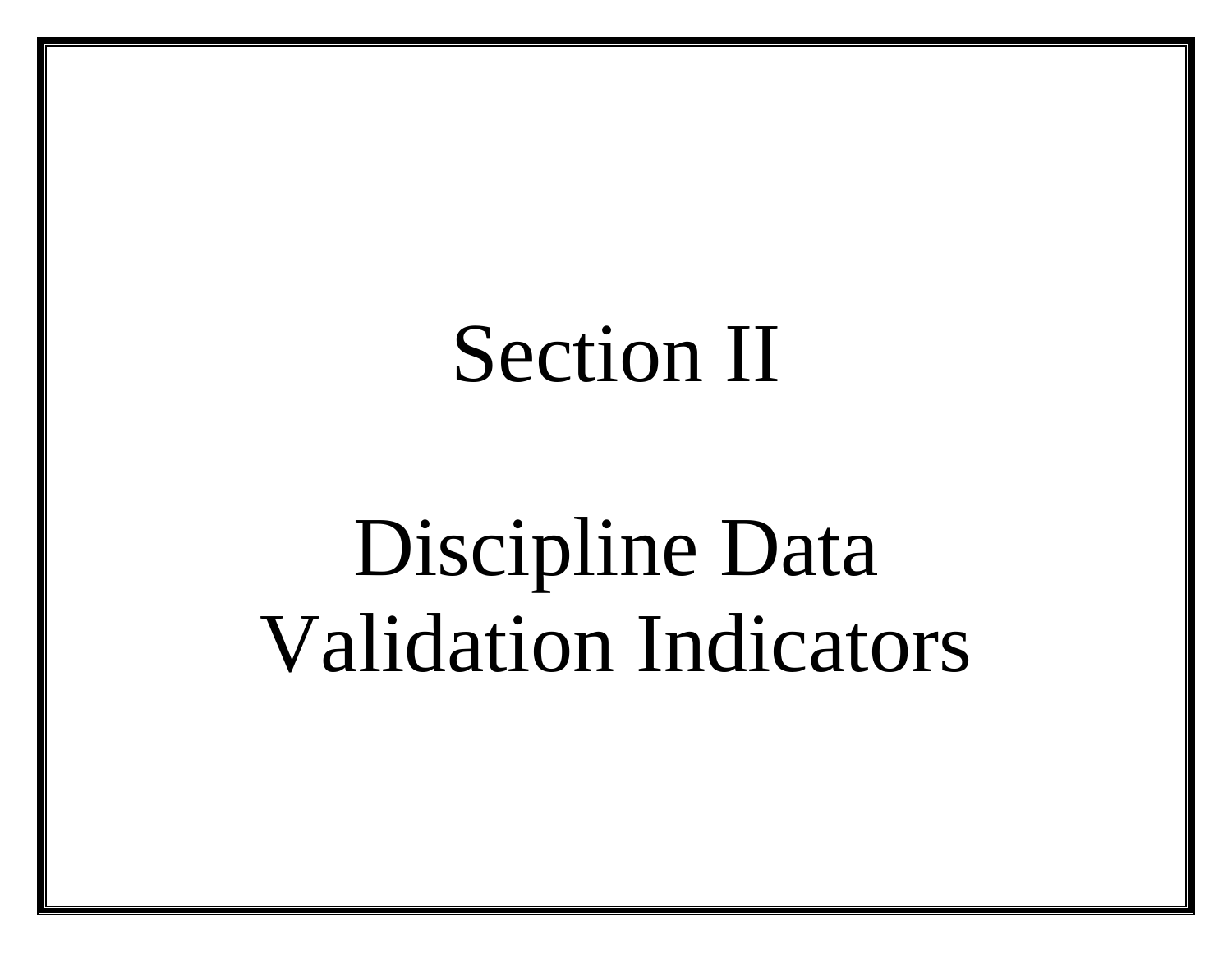*This Page Intentionally Left Blank*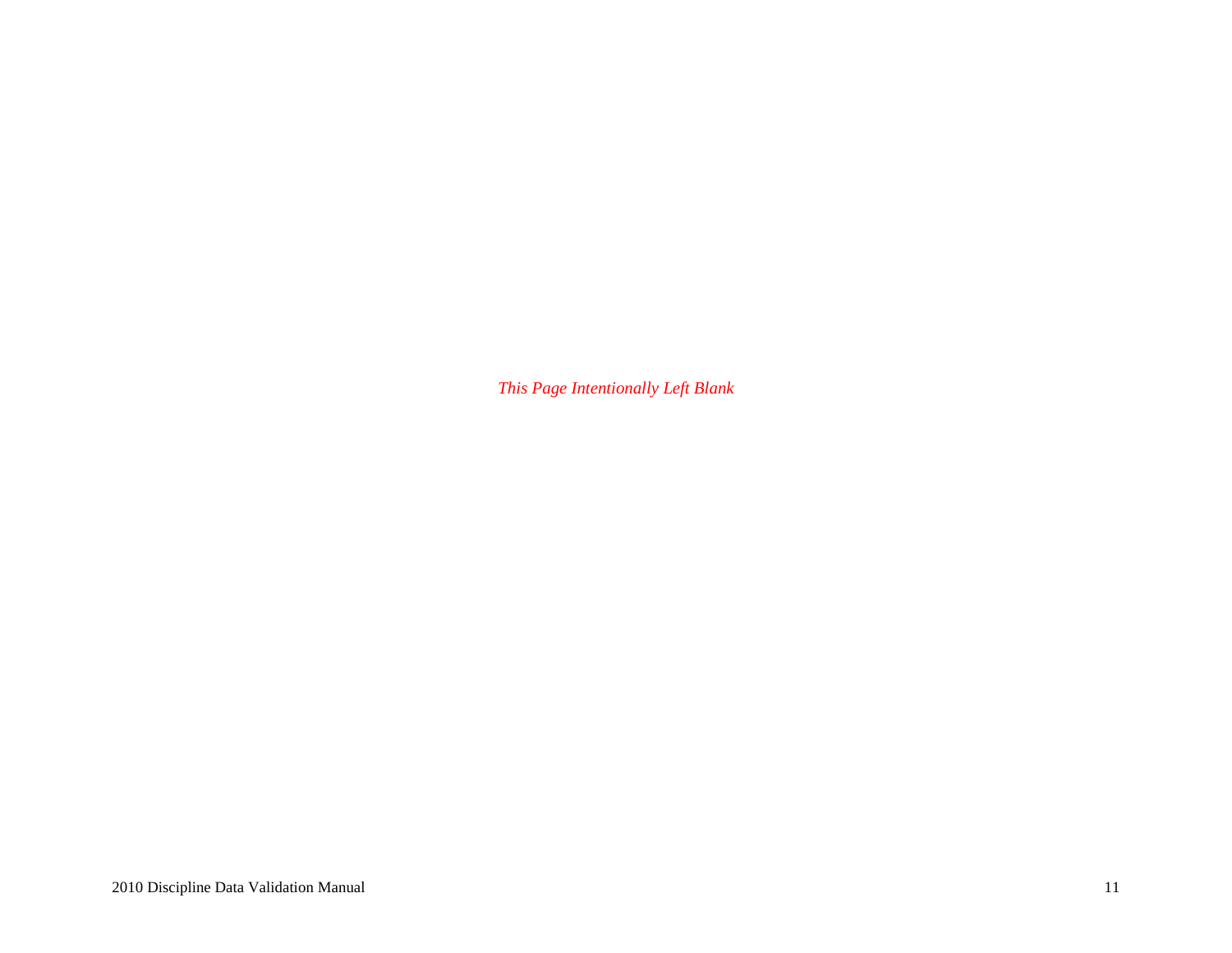# **Discipline Data Validation Indicator #1: Length of Out-Of-School Suspension**

**This indicator identifies districts with students reported as suspended out-of-school (OSS) for more than the three school days allowed under TEC §37.005.**

#### **APPLICABLE DISCIPLINE ACTION CODES FROM THE PEIMS 425 RECORD**

Out-of-school suspensions are those that have the following Action Codes:

- 05=Out-of-school suspension
- 25=Partial day out-of-school suspension
	- o The cumulative sum of **Official Length of Disciplinary Assignment** for the Action Codes above cannot exceed 3 days per incident.
	- o The cumulative sum of **Actual Length of Disciplinary Assignment** for the Action Codes above cannot exceed 3 days per incident.

#### **NOTES**

- There are no minimum size requirements for this indicator.
- Charters are included in this indicator.
- Discipline Reason Codes are not considered in this indicator.
- A district will trigger this indicator if it reports students as suspended out-of-school for more than the 3 days allowable.
- The Official Length of Disciplinary Assignment and the Actual Length of Disciplinary Assignment are calculated for either Action Code 05 or 25, or cumulatively if both codes are used for the same incident.
- As stipulated in TEC §37.005, **under no circumstance may an OSS exceed (3) three days.** If a student receives out-of-school suspension for a partial school day (even if for one class period), that partial day is considered one of the three total allowable out-of-school suspension days.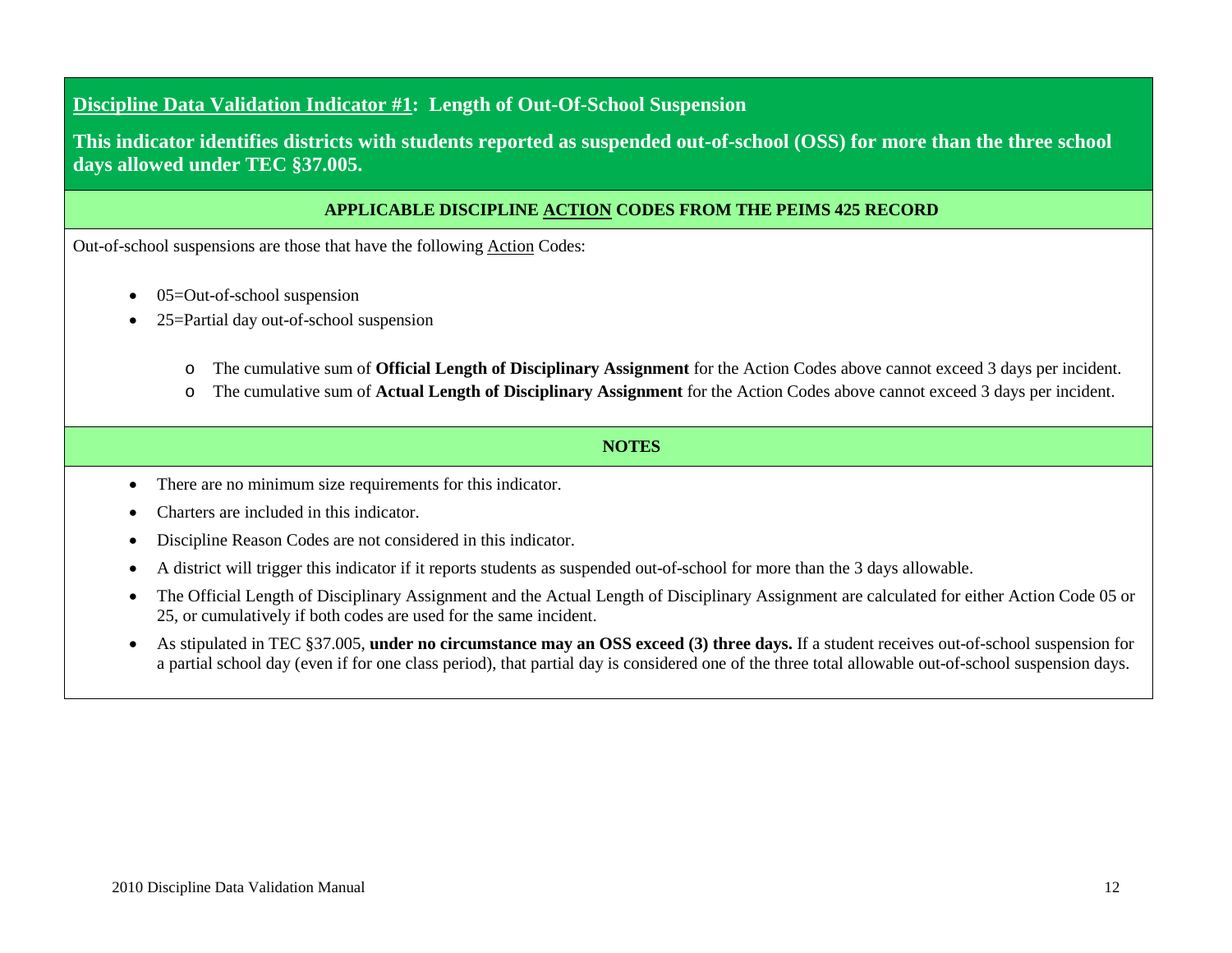# **Discipline Data Validation Indicator #2: Length of In-School Suspension (Report Only)**

**This indicator identifies districts with one or more students placed in in-school suspension during the 2009-2010 school year for 30 or more actual days.**

#### **APPLICABLE DISCIPLINE ACTION CODES FROM THE PEIMS 425 RECORD**

In-school suspensions are those that have the following Action Codes:

- $\bullet$  06=in-school suspension
- 26=Partial day in-school suspension

#### **NOTES**

- There are no minimum size requirements for this indicator.
- This indicator is reported for district information and planning purposes only.
- Charters are **not** included in this indicator.
- Discipline Reason Codes are not considered in this indicator.
- The Actual Length of Disciplinary Assignment is calculated for either Action Code 06 or 26, or cumulatively, if both codes are used for the same student in a district. Action Code 06 and 26 are counted equally.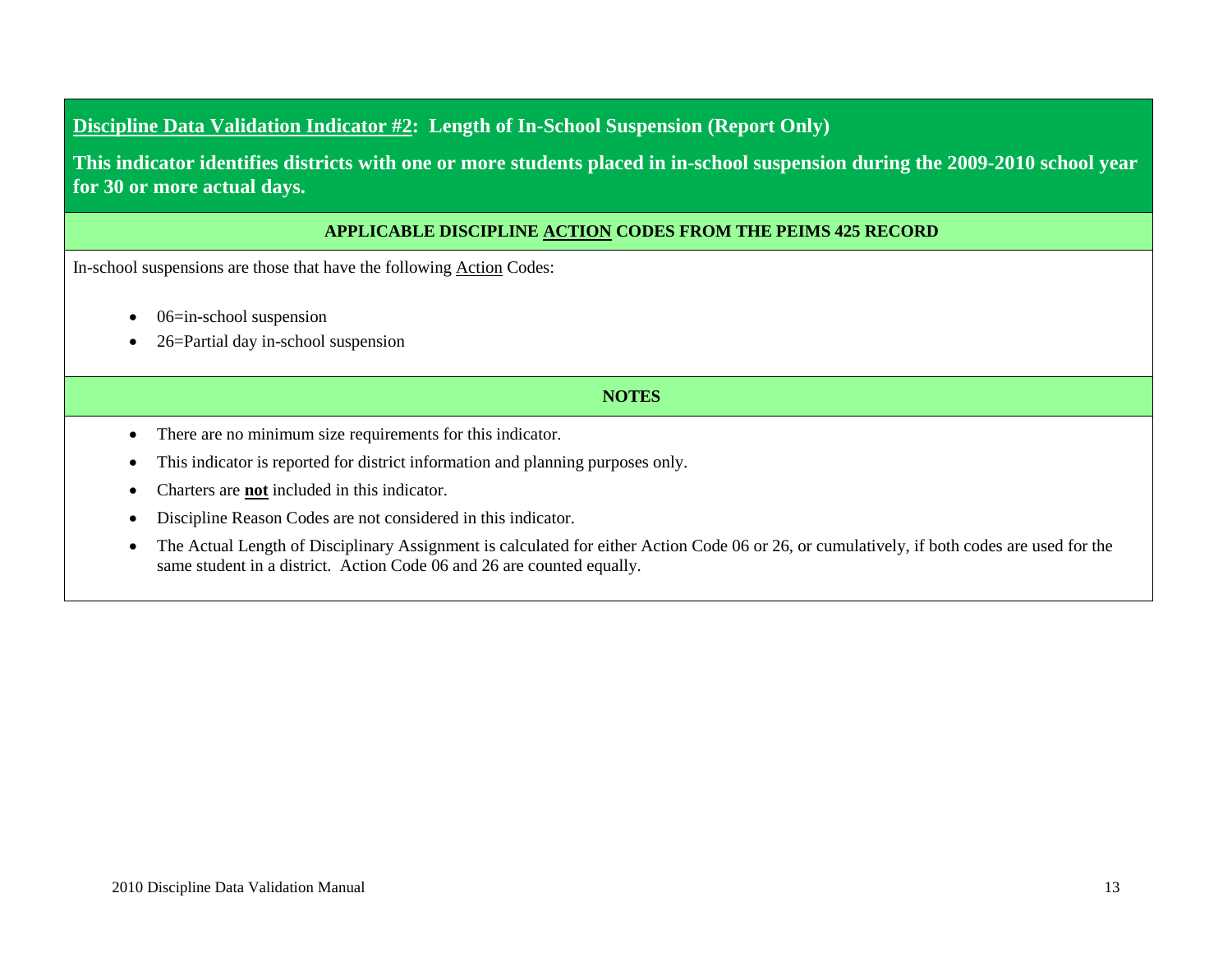## **Discipline Data Validation Indicator #3: Unauthorized Expulsion: Students Age 10 and Older**

**This indicator identifies districts with students reported as expelled from their regular education setting based on a disciplinary reason not allowed under TEC §37.007.**

#### **APPLICABLE DISCIPLINE REASON CODES FROM THE PEIMS 425 RECORD**

A district will trigger this indicator if it reports one of the following Reason Codes in combination with one of the Action Codes below and on the next page:

- 01=Permanent Removal by a Teacher from Class TEC §37.002(b)
- 02=Conduct punishable as a felony TEC  $$37.006(a)(2)(A)$
- 07=Public lewdness or indecent exposure TEC  $\S 37.006(a)(2)$ (F)
- 21=Violation of student code of conduct not included under TEC §§37.002(b), 37.006, or 37.007
- 28=Assault under Penal Code §22.01(a)(1) against someone other than a school district employee or volunteer TEC §37.006(a)(2)(B)
- 33=Possessed, purchased, used, or accepted a cigarette or tobacco product as defined in the Health and Safety Code, Section 3.01, Chapter 161.252
- 34=School-related gang violence Action by three or more persons having a common identifying sign or symbol, or an identifiable sign or symbol, or an identifiable leadership who associate in the commission of criminal activities under Penal Code §71.01
- 41=Fighting/Mutual combat Excludes all offenses under Penal Code §22.01
- $42=$ Truancy (failure to attend school) Parent contributing to truancy TEC §25.093(a)
- 43=Truancy (failure to attend school) Student with at least 3 unexcused absences TEC §25.094
- 44=Truancy (failure to attend school) Student with 10 unexcused absences TEC §25.094
- 45=Truancy (failure to attend school) Student failure to enroll in school TEC §25.085

## **APPLICABLE DISCIPLINARY ACTION CODES FROM THE PEIMS 425 RECORD**

The following Action Codes are **not** appropriate to use for the Reason Codes above:

- 01=Expulsion (TEC  $\S 37.007$ ) without placement in another educational setting as a result of a formal expulsion hearing [TEC  $\S 37.009(f)$ ]
- 02=Expulsion (TEC §37.007) with placement in a JJAEP as a result of a formal expulsion hearing [TEC §37.009(f)]

Continued on next page

2010 Discipline Data Validation Manual 14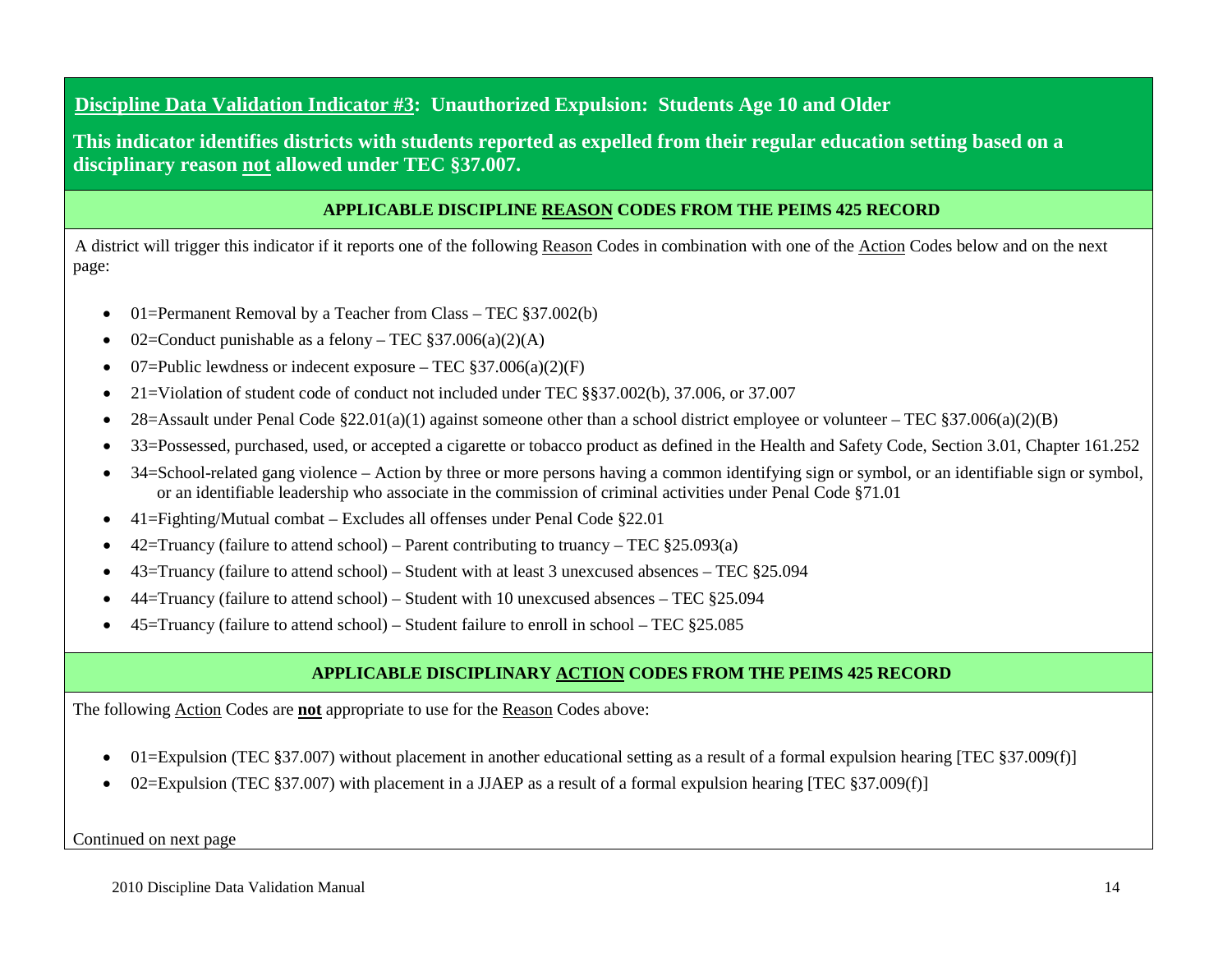#### **APPLICABLE DISCIPLINARY ACTION CODES FROM THE PEIMS 425 RECORD**

- 03=Expulsion (TEC §37.007) with placement in an on-campus DAEP as a result of a formal expulsion hearing [TEC §37.009(f)]
- 04=Expulsion (TEC §37.007) with placement in an off-campus DAEP as a result of a formal expulsion hearing [TEC §37.009(f)]
- 09=Continuation of other district's expulsion order
- 11=Continuation of the district's expulsion order from the prior school year
- 12=Continuation of the district's expulsion with placement to a JJAEP from the prior school year
- 15=Continuation of other district's expulsion with placement to a JJAEP
- 50 Expulsion without placement in another educational setting as a result of a determination by a special education hearing officer (not a hearing officer employed or appointed by the district)
- 51=Expulsion with placement to a JJAEP as a result of a determination by a special education hearing officer (not a hearing officer employed or appointed by the district)
- 52 Expulsion with placement to an on-campus DAEP as a result of a determination by a special education hearing officer (not a hearing officer employed or appointed by the district)
- 53=Expulsion with placement to an off-campus DAEP as a result of a determination by a special education hearing officer (not a hearing officer employed or appointed by the district)
- 56=Continuation of other district's expulsion order as a result of a determination by a special education hearing officer (not a hearing officer employed or appointed by the district)
- 58 = Continuation of the district's expulsion order from the prior school year as a result of a determination by a special education hearing officer (not a hearing officer employed or appointed by the district)
- 59=Continuation of the district's expulsion with placement to a JJAEP from the prior school year as a result of a determination by a special education hearing officer (not a hearing officer employed or appointed by the district)
- 61=Continuation of other district's expulsion with placement to a JJAEP as a result of a determination by a special education hearing officer (not a hearing officer employed or appointed by the district)

#### **NOTES**

- There are no minimum size requirements for this indicator.
- Charters are **not** included in this indicator.
- A district will trigger this indicator if it reports any combination of the above Reason and Action Codes. For example, a district that reports expelling a student without placement in another education setting as a result of a formal expulsion hearing (Action Code 01) for fighting/mutual combat (Reason Code 41) will trigger this indicator for the unauthorized expulsion.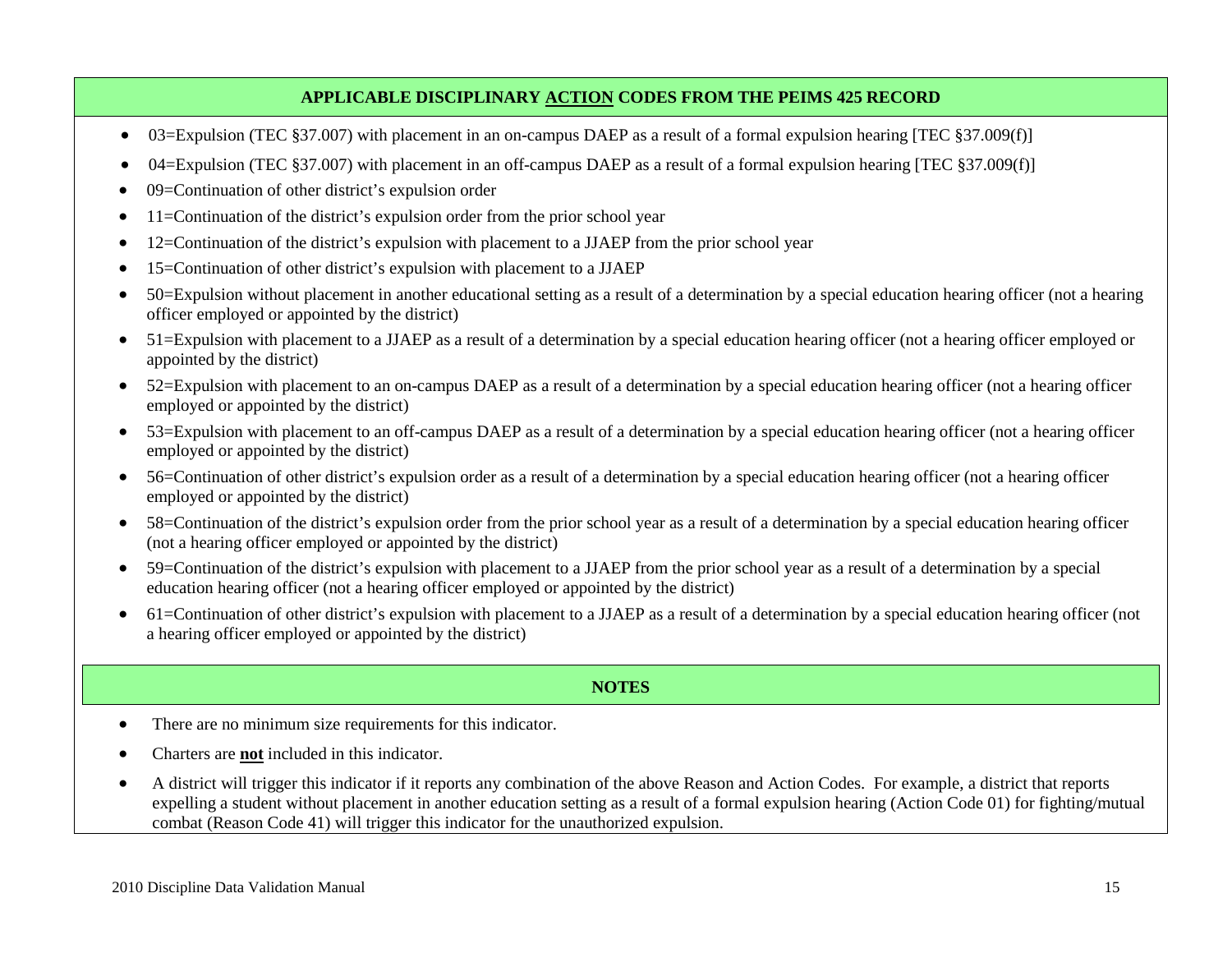# **Discipline Data Validation Indicator #4: Unauthorized Expulsion: Students under Age 10**

**This indicator identifies districts that reported expelling a student under age 10, which is prohibited under TEC §37.007(h) unless the student is expelled to a DAEP for bringing a firearm to school, as defined by 18 U.S.C. Section 921.**

#### **APPLICABLE DISCIPLINARY ACTION CODES FROM THE PEIMS 425 RECORD**

The following Action Codes pertaining to expulsion are **not** appropriate for students under age 10. Reason Code 11 *(Used, exhibited, or possessed a firearm—TEC §§37.007(a)(1)(A) and 37.007(e) and/or brought a firearm to school – TEC §37.007(e))* is **not** considered in this indicator.

- 01=Expulsion (TEC §37.007) without placement in another educational setting as a result of a formal expulsion hearing [TEC §37.009(f)]
- 02=Expulsion (TEC §37.007) with placement in a JJAEP as a result of a formal expulsion hearing [TEC §37.009(f)]
- 03=Expulsion (TEC §37.007) with placement in an on-campus DAEP as a result of a formal expulsion hearing [TEC §37.009(f)]
- 04=Expulsion (TEC §37.007) with placement in an off-campus DAEP as a result of a formal expulsion hearing [TEC §37.009(f)]
- 09=Continuation of other district's expulsion order
- 11=Continuation of the district's expulsion order from the prior school year
- 12=Continuation of the district's expulsion with placement to a JJAEP from the prior school year
- 15=Continuation of other district's expulsion with placement to a JJAEP
- 50=Expulsion without placement in another educational setting as a result of a determination by a special education hearing officer (not a hearing officer employed or appointed by the district)
- 51=Expulsion with placement to a JJAEP as a result of a determination by a special education hearing officer (not a hearing officer employed or appointed by the district)
- 52 Expulsion with placement to an on-campus DAEP as a result of a determination by a special education hearing officer (not a hearing officer employed or appointed by the district)
- 53=Expulsion with placement to an off-campus DAEP as a result of a determination by a special education hearing officer (not a hearing officer employed or appointed by the district)
- 56=Continuation of other district's expulsion order as a result of a determination by a special education hearing officer (not a hearing officer employed or appointed by the district)
- 58 = Continuation of the district's expulsion order from the prior school year as a result of a determination by a special education hearing officer (not a hearing officer employed or appointed by the district)
- 59=Continuation of the district's expulsion with placement to a JJAEP from the prior school year as a result of a determination by a special education hearing officer (not a hearing officer employed or appointed by the district)
- 61=Continuation of other district's expulsion with placement to a JJAEP as a result of a determination by a special education hearing officer (not a hearing officer employed or appointed by the district)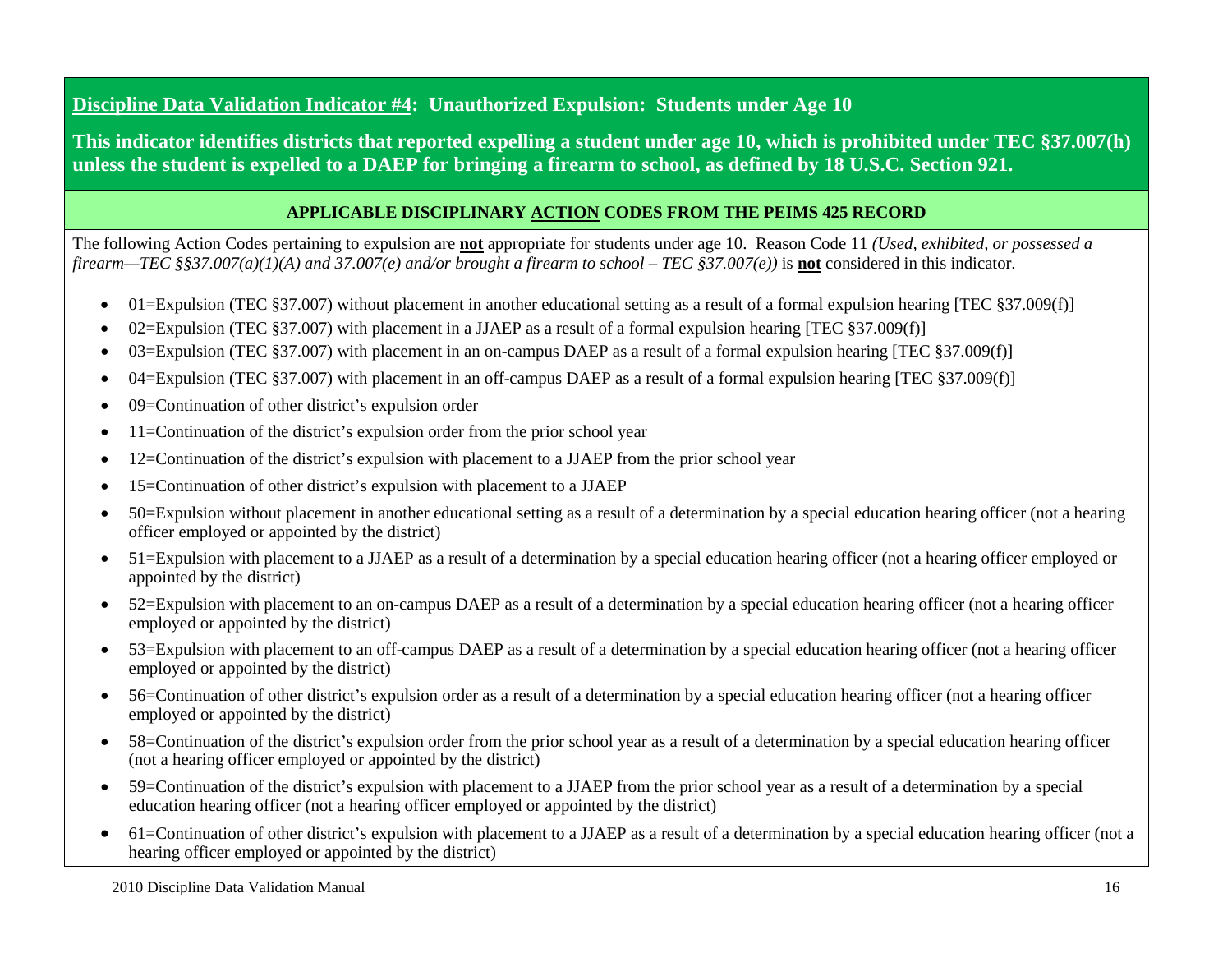#### **NOTES**

- There are no minimum size requirements for this indicator.
- Charters are included in this indicator.
- Reason Code 11*(Used, exhibited, or possessed a firearm—TEC §§37.007(a)(1)(A) and 37.007(e) and/or brought a firearm to school – TEC §37.007 (e))* is **not** considered in this indicator.
- A district will trigger this indicator if it reports any of the above Action Codes for a student under age 10 for any Reason Code other than Reason Code 11. For example, a district that reports expelling a nine-year old student with placement in an off-campus DAEP as a result of a formal expulsion hearing (Action Code 04) for serious and persistent misconduct (Reason Code 20) will trigger the indicator for the unauthorized expulsion.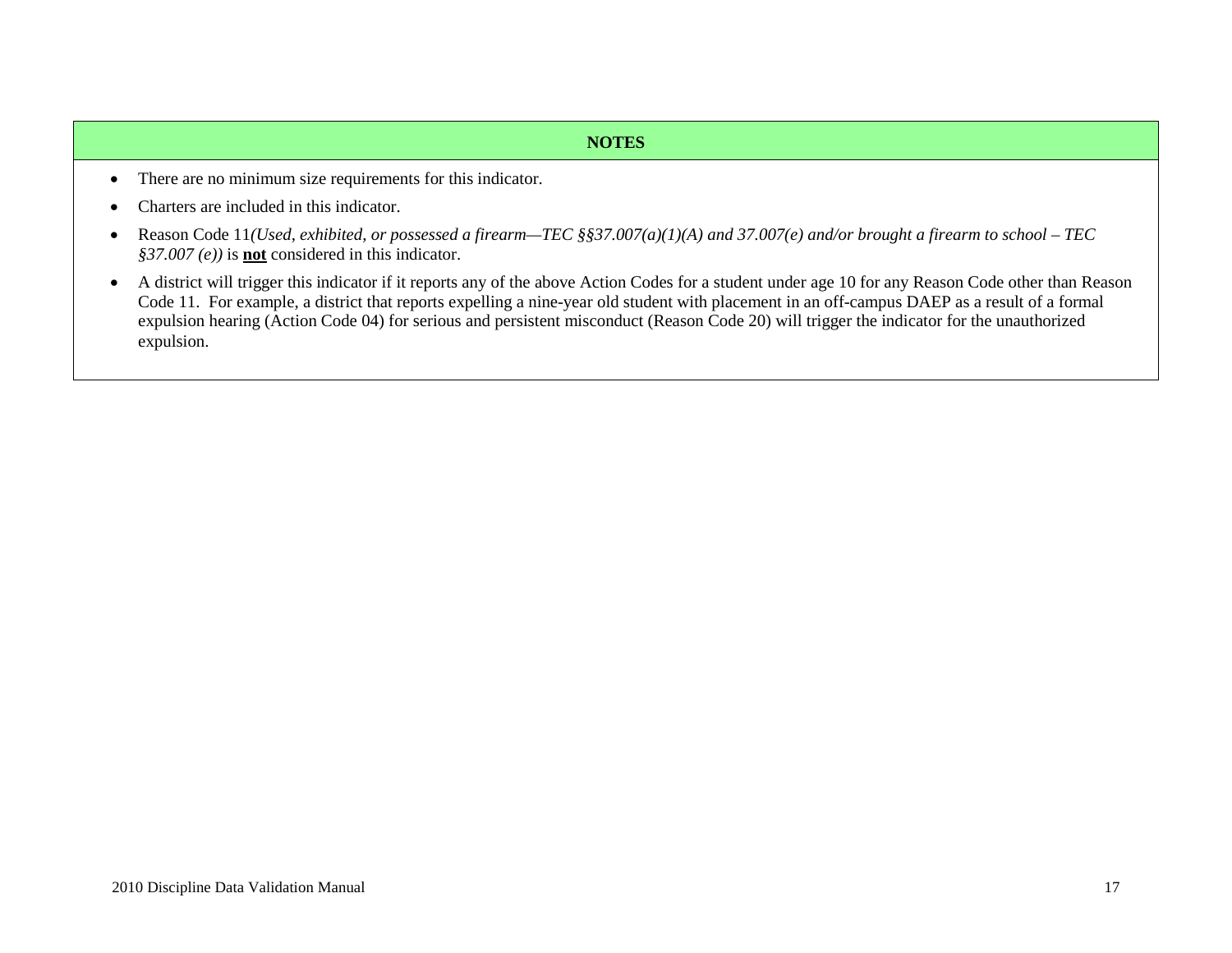## **Discipline Data Validation Indicator #5: Unauthorized DAEP Placement: Students under Age 6**

**This indicator identifies districts that reported a DAEP placement of a student under age 6, which is prohibited under TEC §37.006(l) unless the student is expelled to a DAEP for bringing a firearm to school, as defined by 18 U.S.C. Section 921.**

#### **APPLICABLE DISCIPLINE ACTION CODES FROM THE PEIMS 425 RECORD**

The following Action Codes pertaining to DAEP assignments are **not** appropriate for students under age 6. Reason Code 11 *(Used, exhibited, or possessed a firearm—TEC §§37.007(a)(1)(A) and 37.007(e) and/or brought a firearm to school – TEC §37.007(e))* is **not** considered in this indicator.

- 07=Placement in an on-campus or off-campus DAEP (TEC  $\S37.008$ ) as a result of a conference [TEC  $\S37.009(a)$ ], rather than a formal hearing as required for expulsion
- 08=Continuation of other district's DAEP placement
- 10=Continuation of the district's DAEP placement from the prior school year
- 14=Placement in a DAEP by Court order
- 54=Placement in an alternative education program established under TEC §37.008 as a result of a determination by a special education hearing officer (not a hearing officer employed or appointed by the district)
- 55=Continuation of other district's DAEP placement as a result of a determination by a special education hearing officer (not a hearing officer employed or appointed by the district)
- 57=Continuation of the district's DAEP placement from the prior school year as a result of a determination by a special education hearing officer (not a hearing officer employed or appointed by the district)

#### **NOTES**

- There are no minimum size requirements for this indicator.
- Charters are included in this indicator.
- Reason Code 11 *(Used, exhibited, or possessed a firearm—TEC §§37.007(a)(1)(A) and 37.007(e) and/or brought a firearm to school – TEC §37.007(e))* is **not** considered in this indicator.
- A district will trigger this indicator if it reports any of the above Action Codes for a student under age six for any Reason Code other than Reason Code 11. For example, a district that reports placing a five-year old student in an on-campus or off-campus DAEP as a result of a conference, rather than a formal hearing as required for expulsion (Action Code 07) for violating the local code of conduct (Reason Code 21) will trigger the indicator for the unauthorized DAEP placement.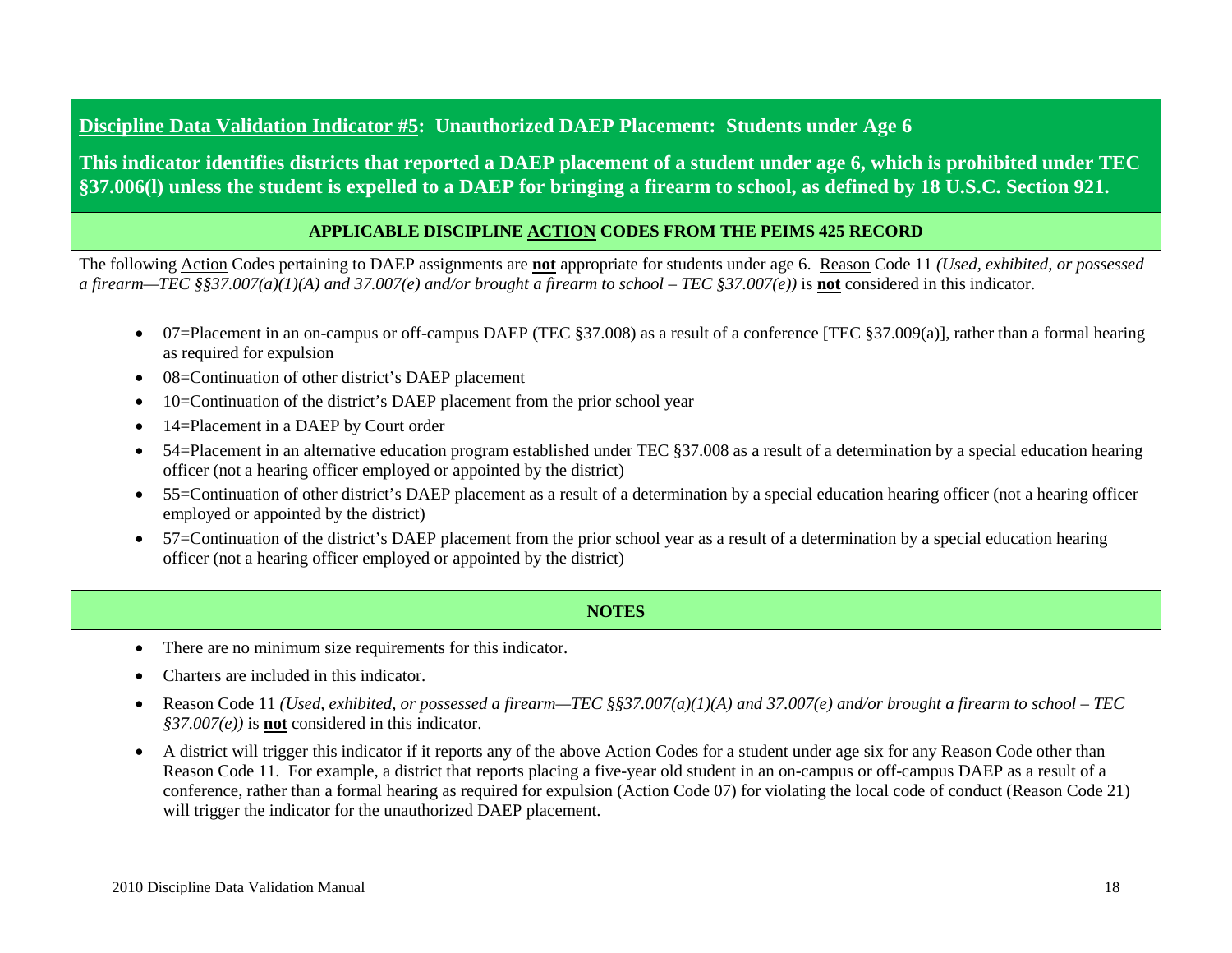*This Page Intentionally Left Blank*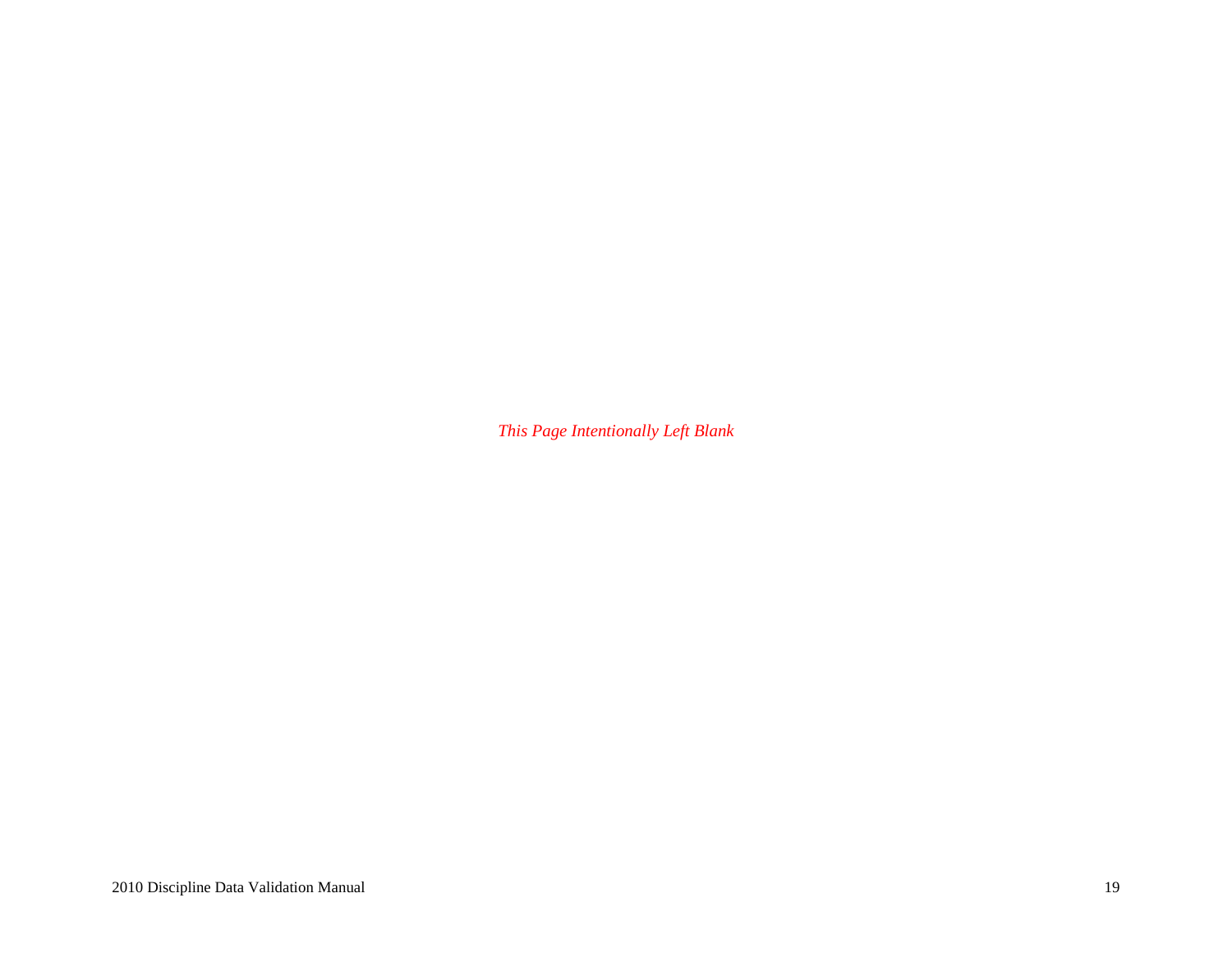# **Discipline Data Validation Indicator #6: High Number of Discretionary DAEP Placements**

**This indicator identifies districts with a high number of discretionary DAEP placements for all students.**

#### **APPLICABLE DISCIPLINE ACTION CODES FROM THE PEIMS 425 RECORD**

The following Action Codes are used in this indicator:

- 07=Placement in an on-campus or off-campus DAEP (TEC  $\S 37.008$ ) as a result of a conference [TEC  $\S 37.009(a)$ ], rather than a formal hearing as required for expulsion
- 08=Continuation of other district's DAEP placement
- 10=Continuation of the district's DAEP placement from the prior school year

#### **APPLICABLE DISCIPLINE REASON CODES FROM THE PEIMS 425 RECORD**

The following Reason Codes are used for this indicator:

- 01=Permanent Removal by a Teacher from Class TEC §37.002(b)
- 10=Based on conduct occurring off campus and while the student is not in attendance at a school-sponsored or school-related activity for felony offenses not in Title 5, Penal Code – TEC  $$37.006(d)$  and TEC  $$37.007(b)(4)$
- 21=Violation of student code of conduct not included under TEC §§37.002(b), 37.006, or 37.007
- 22=Criminal mischief TEC  $\S 37.007(f)$
- 23=Emergency Placement/expulsion TEC §37.019
- 33=Possessed, purchased, used, or accepted a cigarette or tobacco product as defined in the Health and Safety Code, Section 3.01, Chapter 161.252
- 34=School-related gang violence Action by three or more persons having a common identifying sign or symbol, or an identifiable sign or symbol, or an identifiable leadership who associate in the commission of criminal activities under Penal Code §71.01
- 41=Fighting/Mutual Combat Excludes all offenses under Penal Code §22.01
- 49=Engages in deadly conduct TEC  $\S 37.007(b)(3)$
- 50 = Used, exhibited, or possessed a non-illegal knife as defined by student code of conduct and as allowed under TEC §37.007. (Knife blade equal to or less than 5.5 inches.)
- 51=Firearm (Off Campus 300 ft. Zone)
- 52=Illegal Knife, Club, or Prohibited Weapon (Off Campus 300 ft. Zone)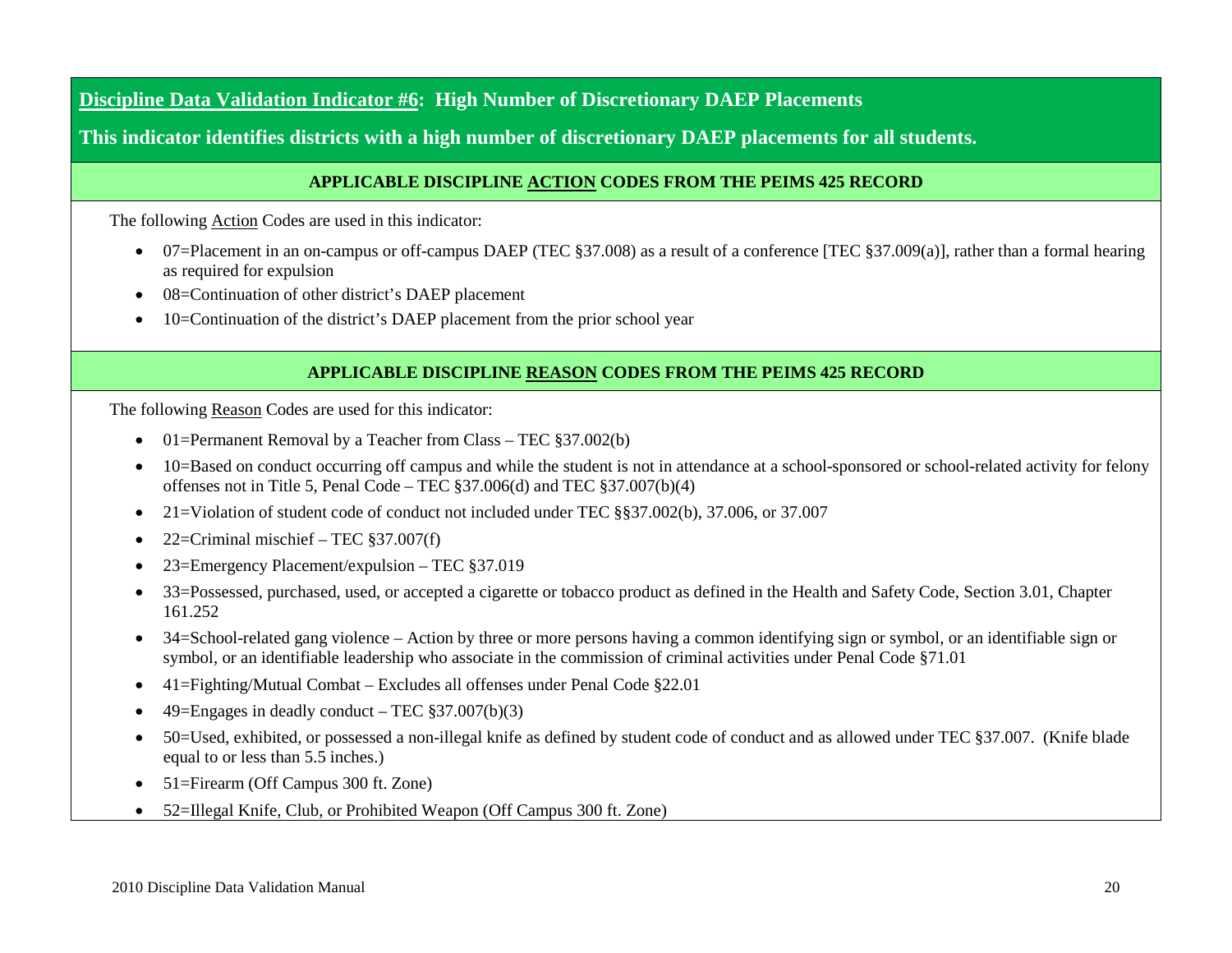| For each district, calculate the district discretionary DAEP placement rate for all students:<br>District<br>District number of discretionary DAEP placements of all students in 2009-2010<br>discretionary<br>DAEP placement<br>District number of all students in attendance in 2009-2010<br>rate<br>For each district, compare the all students discretionary DAEP placement rate to the established standard of 5.0.<br><b>NOTES</b><br>Minimum Size Requirements: At least 30 students in attendance and at least 5 discretionary DAEP placements.<br>$\bullet$<br>A district will trigger this indicator if its discretionary DAEP placement rate is 5.0 or higher.<br>$\bullet$<br>Charters are included in this indicator.<br>$\bullet$<br>Only one action per incident number is counted under this indicator.<br>$\bullet$ |    | <b>INDICATOR CALCULATION</b> |  |  |  |  |
|--------------------------------------------------------------------------------------------------------------------------------------------------------------------------------------------------------------------------------------------------------------------------------------------------------------------------------------------------------------------------------------------------------------------------------------------------------------------------------------------------------------------------------------------------------------------------------------------------------------------------------------------------------------------------------------------------------------------------------------------------------------------------------------------------------------------------------------|----|------------------------------|--|--|--|--|
|                                                                                                                                                                                                                                                                                                                                                                                                                                                                                                                                                                                                                                                                                                                                                                                                                                      | 1. |                              |  |  |  |  |
|                                                                                                                                                                                                                                                                                                                                                                                                                                                                                                                                                                                                                                                                                                                                                                                                                                      |    |                              |  |  |  |  |
|                                                                                                                                                                                                                                                                                                                                                                                                                                                                                                                                                                                                                                                                                                                                                                                                                                      |    |                              |  |  |  |  |
|                                                                                                                                                                                                                                                                                                                                                                                                                                                                                                                                                                                                                                                                                                                                                                                                                                      |    |                              |  |  |  |  |
|                                                                                                                                                                                                                                                                                                                                                                                                                                                                                                                                                                                                                                                                                                                                                                                                                                      |    |                              |  |  |  |  |
|                                                                                                                                                                                                                                                                                                                                                                                                                                                                                                                                                                                                                                                                                                                                                                                                                                      | 2. |                              |  |  |  |  |
|                                                                                                                                                                                                                                                                                                                                                                                                                                                                                                                                                                                                                                                                                                                                                                                                                                      |    |                              |  |  |  |  |
|                                                                                                                                                                                                                                                                                                                                                                                                                                                                                                                                                                                                                                                                                                                                                                                                                                      |    |                              |  |  |  |  |
|                                                                                                                                                                                                                                                                                                                                                                                                                                                                                                                                                                                                                                                                                                                                                                                                                                      |    |                              |  |  |  |  |
|                                                                                                                                                                                                                                                                                                                                                                                                                                                                                                                                                                                                                                                                                                                                                                                                                                      |    |                              |  |  |  |  |
|                                                                                                                                                                                                                                                                                                                                                                                                                                                                                                                                                                                                                                                                                                                                                                                                                                      |    |                              |  |  |  |  |
|                                                                                                                                                                                                                                                                                                                                                                                                                                                                                                                                                                                                                                                                                                                                                                                                                                      |    |                              |  |  |  |  |
|                                                                                                                                                                                                                                                                                                                                                                                                                                                                                                                                                                                                                                                                                                                                                                                                                                      |    |                              |  |  |  |  |
|                                                                                                                                                                                                                                                                                                                                                                                                                                                                                                                                                                                                                                                                                                                                                                                                                                      |    |                              |  |  |  |  |
|                                                                                                                                                                                                                                                                                                                                                                                                                                                                                                                                                                                                                                                                                                                                                                                                                                      |    |                              |  |  |  |  |
|                                                                                                                                                                                                                                                                                                                                                                                                                                                                                                                                                                                                                                                                                                                                                                                                                                      |    |                              |  |  |  |  |
|                                                                                                                                                                                                                                                                                                                                                                                                                                                                                                                                                                                                                                                                                                                                                                                                                                      |    |                              |  |  |  |  |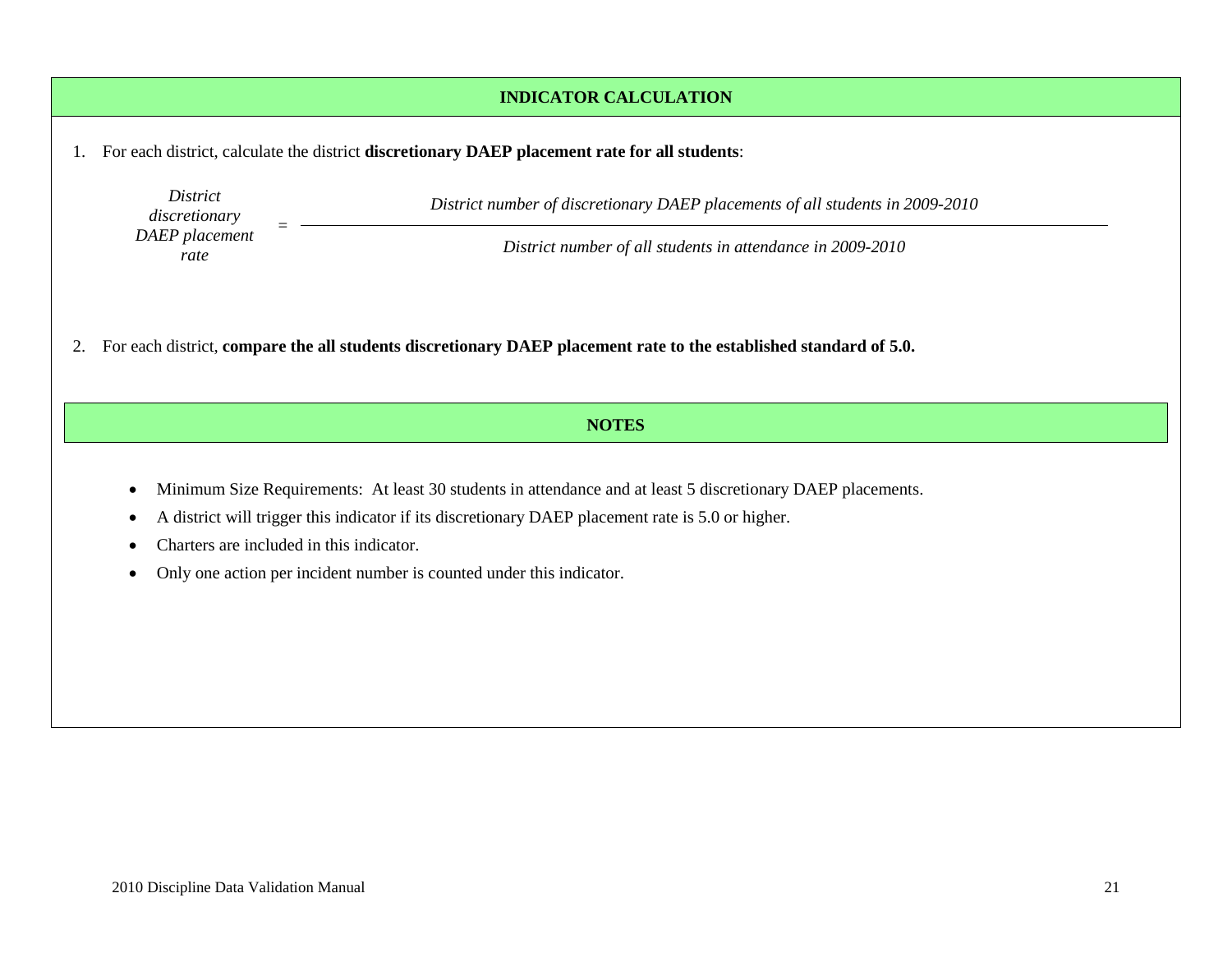## **Discipline Data Validation Indicator #7: African American Discretionary DAEP Placements**

**This indicator identifies districts with a higher rate of African American discretionary DAEP placements compared to the rate of discretionary DAEP placements for all students.**

#### **APPLICABLE DISCIPLINE ACTION CODES FROM THE PEIMS 425 RECORD**

The following Action Codes are used in this indicator:

- 07=Placement in an on-campus or off-campus DAEP (TEC  $\S 37.008$ ) as a result of a conference [TEC  $\S 37.009(a)$ ], rather than a formal hearing as required for expulsion
- 08=Continuation of other district's DAEP placement
- 10=Continuation of the district's DAEP placement from the prior school year

#### **APPLICABLE DISCIPLINE REASON CODES FROM THE PEIMS 425 RECORD**

The following Reason Codes are used for this indicator:

- 01=Permanent Removal by a Teacher from Class TEC §37.002(b)
- 10 = Based on conduct occurring off campus and while the student is not in attendance at a school-sponsored or school-related activity for felony offenses not in Title 5, Penal Code – TEC  $\S 37.006(d)$  and TEC  $\S 37.007(b)(4)$
- 21=Violation of student code of conduct not included under TEC §§37.002(b), 37.006, or 37.007
- 22=Criminal mischief TEC  $\S 37.007(f)$
- 23=Emergency Placement/expulsion TEC §37.019
- 33=Possessed, purchased, used, or accepted a cigarette or tobacco product as defined in the Health and Safety Code, Section 3.01, Chapter 161.252
- 34=School-related gang violence Action by three or more persons having a common identifying sign or symbol, or an identifiable sign or symbol, or an identifiable leadership who associate in the commission of criminal activities under Penal Code §71.01
- 41=Fighting/Mutual Combat Excludes all offenses under Penal Code §22.01
- 49=Engages in deadly conduct TEC  $$37.007(b)(3)$
- 50=Used, exhibited, or possessed a non-illegal knife as defined by student code of conduct and as allowed under TEC §37.007. (Knife blade equal to or less than 5.5 inches.)
- 51=Firearm (Off Campus 300 ft. Zone)
- 52=Illegal Knife, Club, or Prohibited Weapon (Off Campus 300 ft. Zone)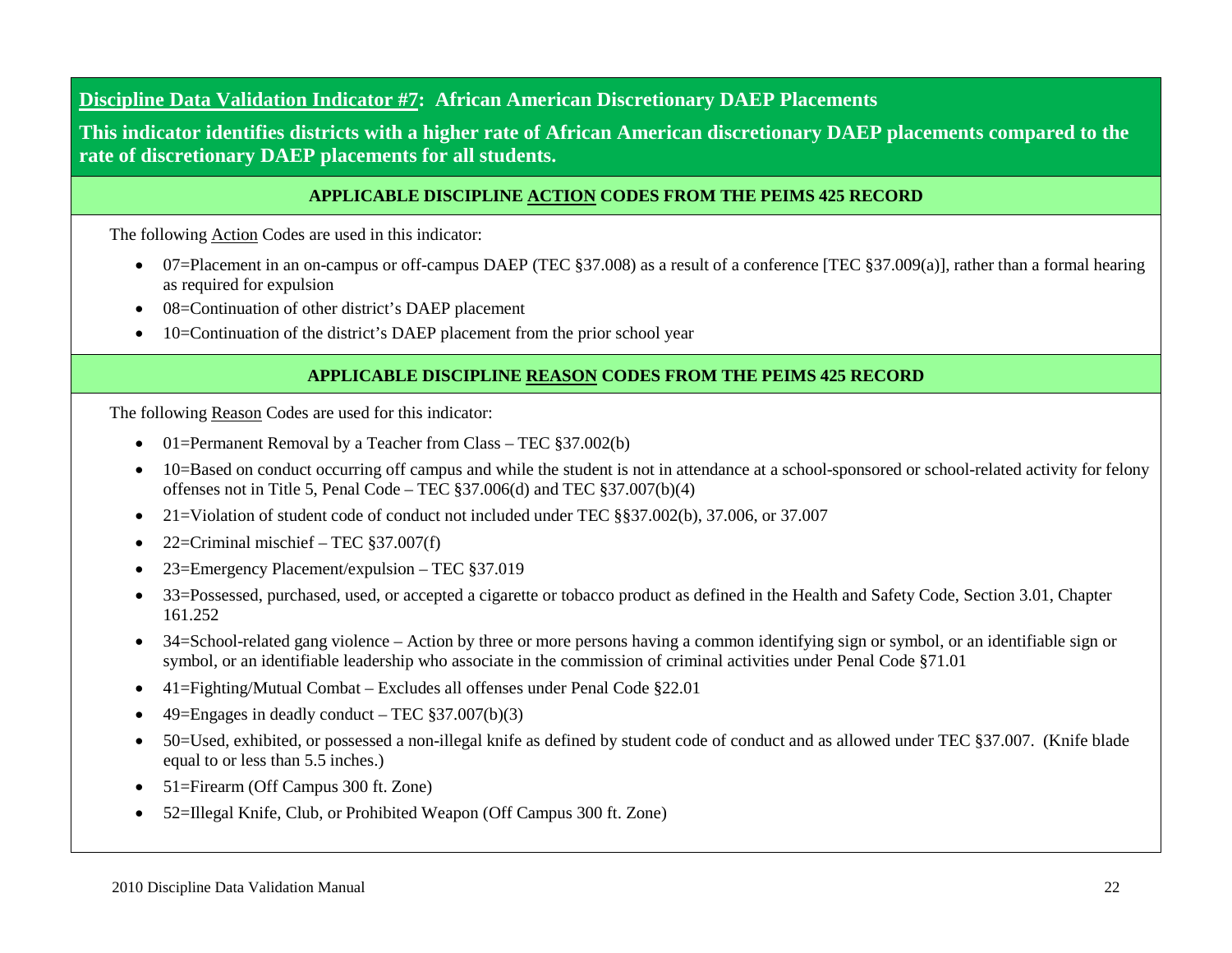|    | <b>INDICATOR CALCULATION</b>                                                                                                                                                                                   |                                                                                                                                                                                                                                                                                                        |  |  |  |  |  |
|----|----------------------------------------------------------------------------------------------------------------------------------------------------------------------------------------------------------------|--------------------------------------------------------------------------------------------------------------------------------------------------------------------------------------------------------------------------------------------------------------------------------------------------------|--|--|--|--|--|
|    | 1. For each district, calculate the district discretionary DAEP placement rate for African American students:                                                                                                  |                                                                                                                                                                                                                                                                                                        |  |  |  |  |  |
|    | District African<br>District number of discretionary DAEP placements of African American students in 2009-2010<br>American                                                                                     |                                                                                                                                                                                                                                                                                                        |  |  |  |  |  |
|    | discretionary<br>$=$<br>DAEP placement<br>rate                                                                                                                                                                 | District number of African American students in attendance in 2009-2010                                                                                                                                                                                                                                |  |  |  |  |  |
| 2. |                                                                                                                                                                                                                | For each district, calculate the district discretionary DAEP placement rate for all students:                                                                                                                                                                                                          |  |  |  |  |  |
|    | District overall<br>discretionary                                                                                                                                                                              | District number of discretionary DAEP placements of all students in 2009-2010                                                                                                                                                                                                                          |  |  |  |  |  |
|    | DAEP placement<br>rate                                                                                                                                                                                         | District number of all students in attendance in 2009-2010                                                                                                                                                                                                                                             |  |  |  |  |  |
| 3. | DAEP placement rate.                                                                                                                                                                                           | For each district, compare the overall discretionary DAEP placement rate to the African American discretionary DAEP placement rate at the district.<br>Calculate the difference by subtracting the district overall discretionary DAEP placement rate from the district African American discretionary |  |  |  |  |  |
|    | District overall discretionary<br><b>Difference</b><br><b>District African American</b><br>$\equiv$<br>discretionary DAEP placement rate<br>DAEP placement rate                                                |                                                                                                                                                                                                                                                                                                        |  |  |  |  |  |
|    |                                                                                                                                                                                                                | <b>NOTES</b>                                                                                                                                                                                                                                                                                           |  |  |  |  |  |
|    | New! Minimum Size Requirements: At least 30 African American students in attendance and at least 5 discretionary DAEP placements of<br>$\bullet$<br>African American students.                                 |                                                                                                                                                                                                                                                                                                        |  |  |  |  |  |
|    | A district will trigger this indicator if its discretionary DAEP placement rate for African American students is double (or more) than its<br>$\bullet$<br>discretionary DAEP placement rate for all students. |                                                                                                                                                                                                                                                                                                        |  |  |  |  |  |
|    | Charters are included in this indicator.                                                                                                                                                                       |                                                                                                                                                                                                                                                                                                        |  |  |  |  |  |
|    | $\bullet$                                                                                                                                                                                                      | Only one action per incident number is counted under this indicator.                                                                                                                                                                                                                                   |  |  |  |  |  |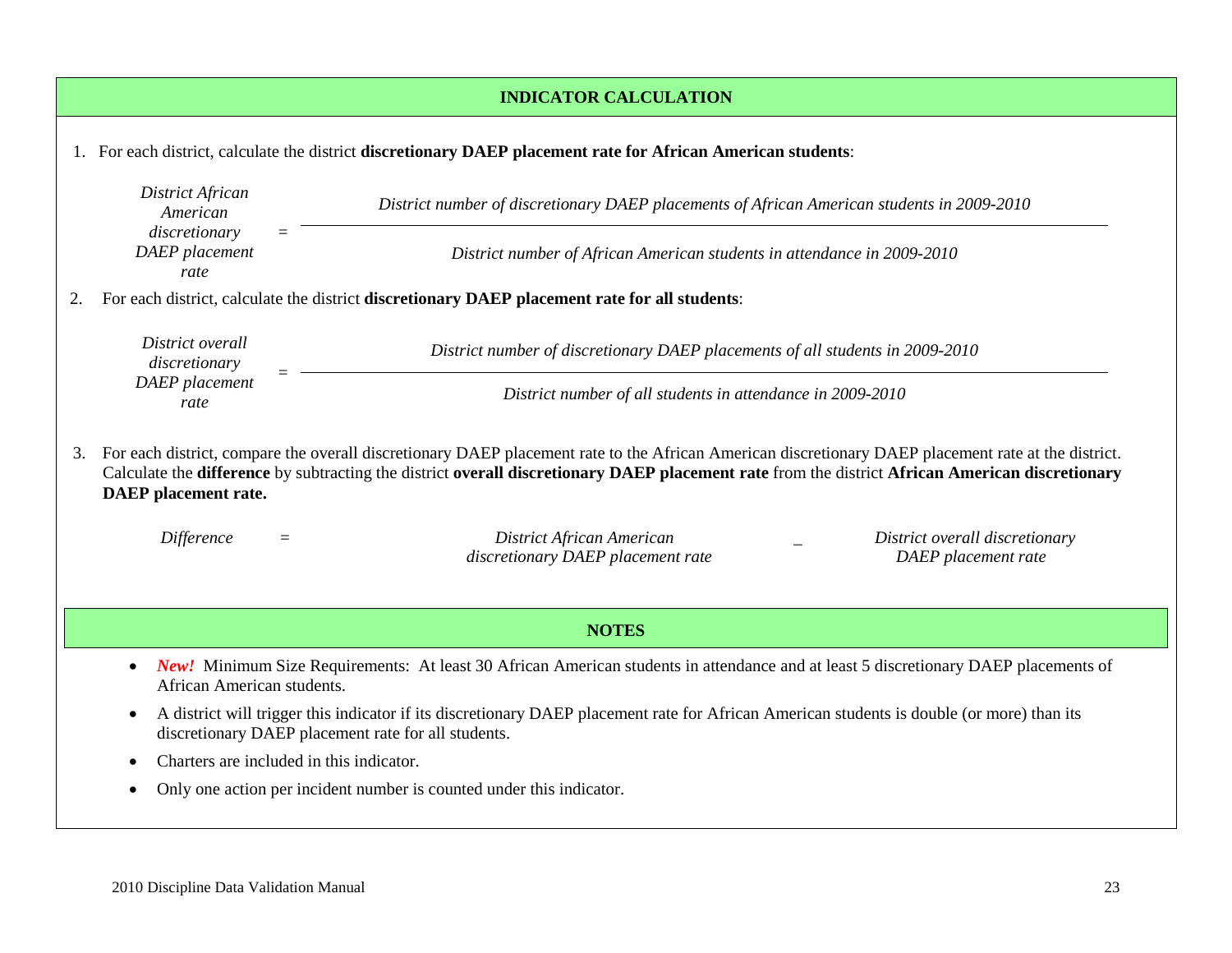# **Discipline Data Validation Indicator #8: Hispanic Discretionary DAEP Placements (Report Only)**

**This indicator provides districts with reporting information about the number of Hispanic discretionary DAEP placements compared to the number of discretionary DAEP placements for all students.**

#### **APPLICABLE DISCIPLINE ACTION CODES FROM THE PEIMS 425 RECORD**

The following Action Codes are used in this indicator:

- 07=Placement in an on-campus or off-campus DAEP (TEC  $\S 37.008$ ) as a result of a conference [TEC  $\S 37.009(a)$ ], rather than a formal hearing as required for expulsion
- 08=Continuation of other district's DAEP placement
- 10=Continuation of the district's DAEP placement from the prior school year

#### **APPLICABLE DISCIPLINE REASON CODES FROM THE PEIMS 425 RECORD**

The following Reason Codes are used for this indicator:

- 01=Permanent Removal by a Teacher from Class TEC §37.002(b)
- 10 = Based on conduct occurring off campus and while the student is not in attendance at a school-sponsored or school-related activity for felony offenses not in Title 5, Penal Code – TEC  $\S 37.006(d)$  and TEC  $\S 37.007(b)(4)$
- 21=Violation of student code of conduct not included under TEC §§37.002(b), 37.006, or 37.007
- 22=Criminal mischief TEC  $\S 37.007(f)$
- 23=Emergency Placement/expulsion TEC §37.019
- 33=Possessed, purchased, used, or accepted a cigarette or tobacco product as defined in the Health and Safety Code, Section 3.01, Chapter 161.252
- 34=School-related gang violence Action by three or more persons having a common identifying sign or symbol, or an identifiable sign or symbol, or an identifiable leadership who associate in the commission of criminal activities under Penal Code §71.01
- 41=Fighting/Mutual Combat Excludes all offenses under Penal Code §22.01
- 49=Engages in deadly conduct TEC  $$37.007(b)(3)$
- 50=Used, exhibited, or possessed a non-illegal knife as defined by student code of conduct and as allowed under TEC §37.007. (Knife blade equal to or less than 5.5 inches.)
- 51=Firearm (Off Campus 300 ft. Zone)
- 52=Illegal Knife, Club, or Prohibited Weapon (Off Campus 300 ft. Zone)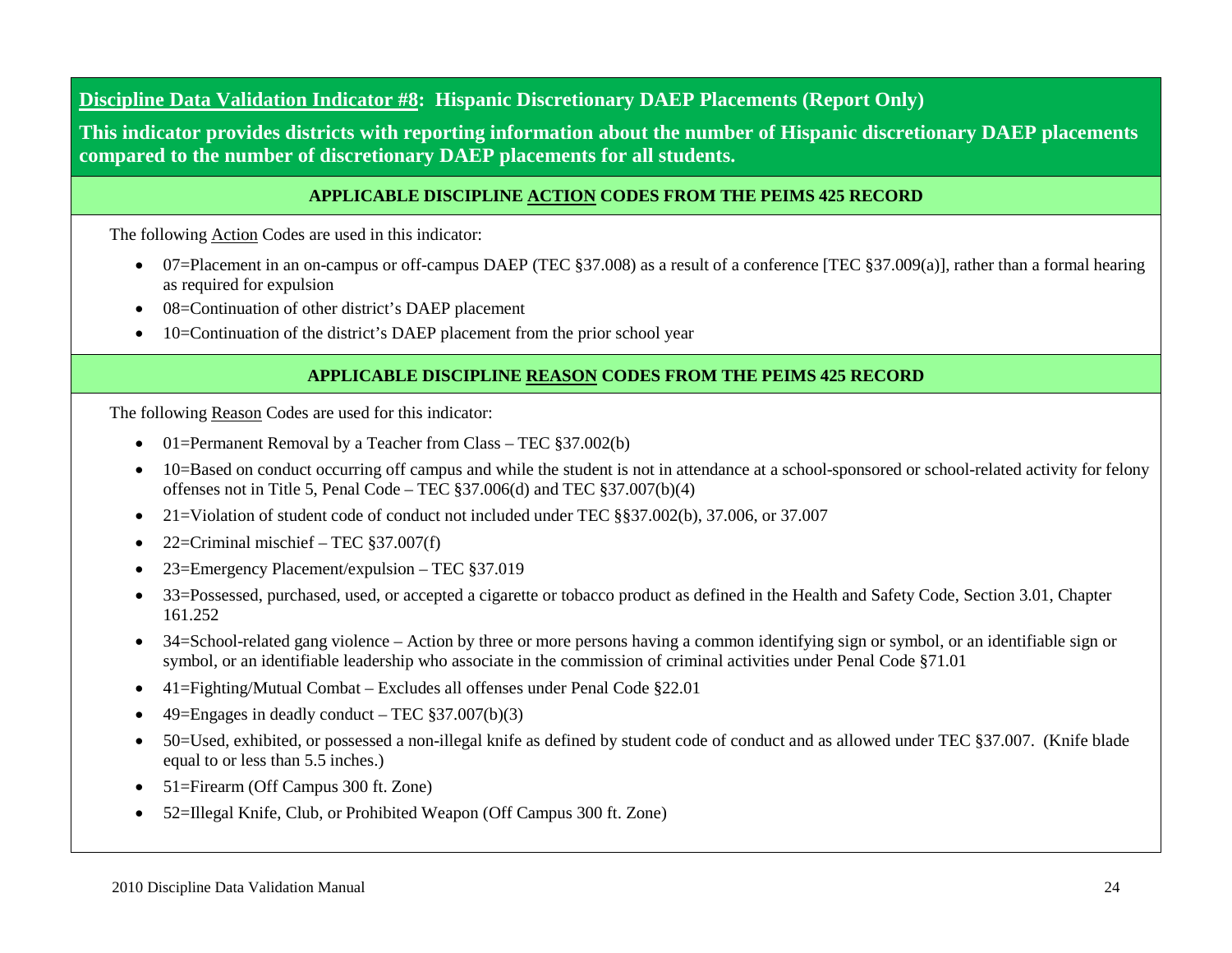|    | <b>INDICATOR CALCULATION</b>                                                                                                                                                                                                                                                                                                                         |                                                                                                                                                                                                                                                                                                             |  |  |  |  |  |
|----|------------------------------------------------------------------------------------------------------------------------------------------------------------------------------------------------------------------------------------------------------------------------------------------------------------------------------------------------------|-------------------------------------------------------------------------------------------------------------------------------------------------------------------------------------------------------------------------------------------------------------------------------------------------------------|--|--|--|--|--|
|    | 1. For each district, calculate the district discretionary DAEP placement rate for Hispanic students:                                                                                                                                                                                                                                                |                                                                                                                                                                                                                                                                                                             |  |  |  |  |  |
|    | District Hispanic<br>District number of discretionary DAEP placements of Hispanic students in 2009-2010<br>discretionary                                                                                                                                                                                                                             |                                                                                                                                                                                                                                                                                                             |  |  |  |  |  |
|    | DAEP placement<br>rate                                                                                                                                                                                                                                                                                                                               | District number of Hispanic students in attendance in 2009-2010                                                                                                                                                                                                                                             |  |  |  |  |  |
| 2. |                                                                                                                                                                                                                                                                                                                                                      | For each district, calculate the district discretionary DAEP placement rate for all students:                                                                                                                                                                                                               |  |  |  |  |  |
|    | District overall<br>discretionary                                                                                                                                                                                                                                                                                                                    | District number of discretionary DAEP placements of all students in 2009-2010                                                                                                                                                                                                                               |  |  |  |  |  |
|    | DAEP placement<br>District number of all students in attendance in 2009-2010<br>rate                                                                                                                                                                                                                                                                 |                                                                                                                                                                                                                                                                                                             |  |  |  |  |  |
| 3. |                                                                                                                                                                                                                                                                                                                                                      | For each district, compare the overall discretionary DAEP placement rate to the Hispanic discretionary DAEP placement rate at the district. Calculate the<br>difference by subtracting the district overall discretionary DAEP placement rate from the district Hispanic discretionary DAEP placement rate. |  |  |  |  |  |
|    | <b>Difference</b><br>$=$                                                                                                                                                                                                                                                                                                                             | District Hispanic<br>District overall discretionary<br>discretionary DAEP placement rate<br>DAEP placement rate                                                                                                                                                                                             |  |  |  |  |  |
|    |                                                                                                                                                                                                                                                                                                                                                      | <b>NOTES</b>                                                                                                                                                                                                                                                                                                |  |  |  |  |  |
|    | $\bullet$                                                                                                                                                                                                                                                                                                                                            | There are no minimum size requirements for this indicator.                                                                                                                                                                                                                                                  |  |  |  |  |  |
|    | This indicator is reported for district information and planning purposes only. Until a standard is implemented for this indicator, districts are<br>encouraged to compare their district rate to the state rate presented on each district report to determine whether their performance varies<br>significantly from that of the state as a whole. |                                                                                                                                                                                                                                                                                                             |  |  |  |  |  |
|    | Charters are included in this indicator.                                                                                                                                                                                                                                                                                                             |                                                                                                                                                                                                                                                                                                             |  |  |  |  |  |
|    | $\bullet$                                                                                                                                                                                                                                                                                                                                            | Only one action per incident number is counted under this indicator.                                                                                                                                                                                                                                        |  |  |  |  |  |
|    |                                                                                                                                                                                                                                                                                                                                                      |                                                                                                                                                                                                                                                                                                             |  |  |  |  |  |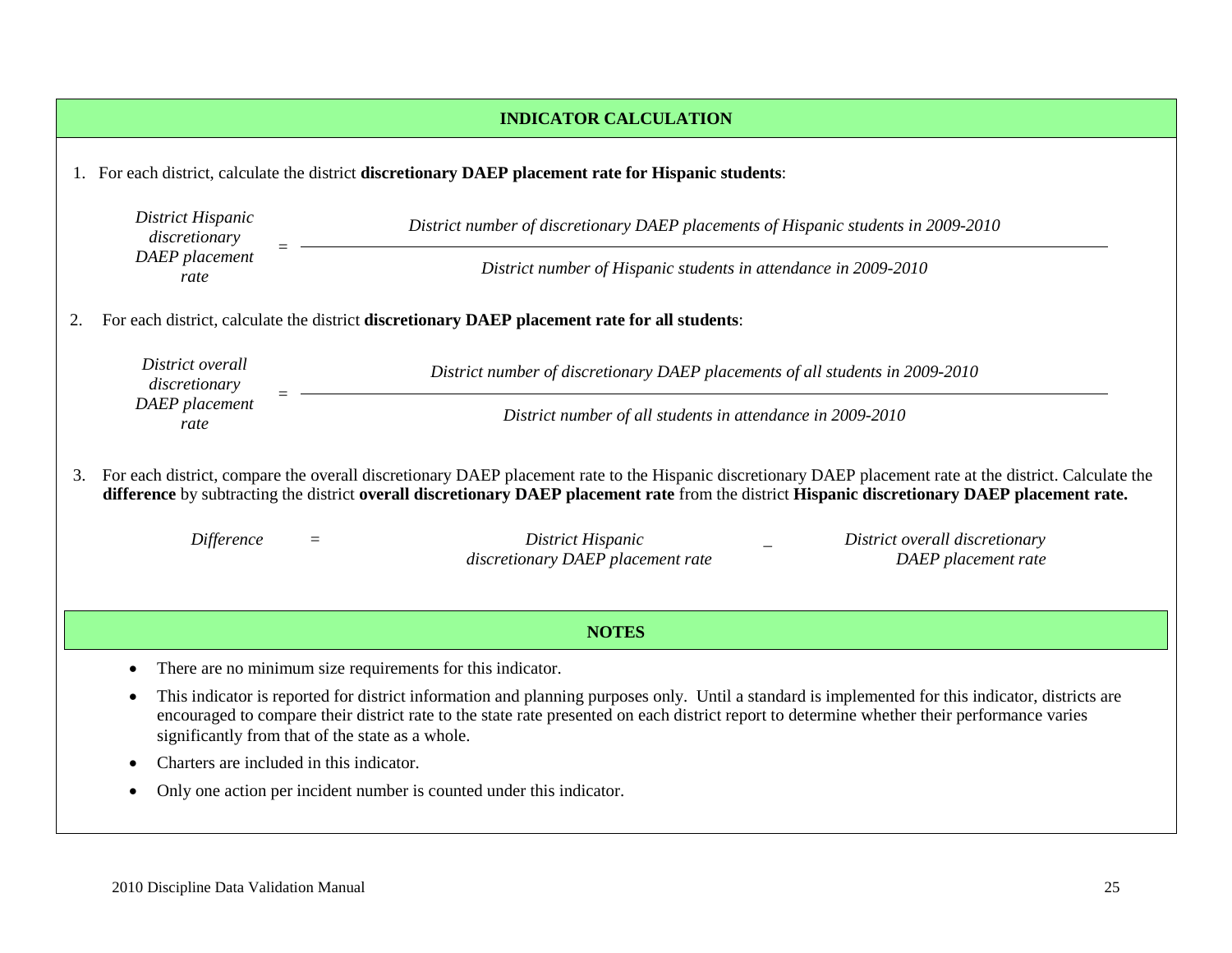# **Discipline Data Validation Indicator #9: No Mandatory Expellable Incidents Reported for Multiple Years**

**This indicator identifies districts that have one or more campuses with no mandatory expellable incidents reported for three years.**

#### **APPLICABLE DISCIPLINE REASON CODES FROM THE PEIMS 425 RECORD**

- 11=Used, exhibited, or possessed a firearm TEC  $\S$  $\S$ 37.007(a)(1)(A) and 37.007(e) and/or brought a firearm to school TEC  $\S$ 37.007(e)
- 12=Used, exhibited, or possessed an illegal knife TEC  $\S 37.007(a)(1)(B)$  (Illegal knife blade longer than 5.5 inches)
- 13=Used, exhibited, or possessed a club TEC  $\S 37.007(a)(1)(C)$
- 14=Used, exhibited, or possessed a prohibited weapon under Penal Code  $§46.05 \text{TEC }$   $§37.007(a)(1)(D)$
- $16=Arson TEC$  §37.007(a)(2)(B)
- 17=Murder, capital murder, criminal attempt to commit murder, or capital murder TEC  $$37.007(a)(2)(C)$
- 18=Indecency with a child TEC  $\S 37.007(a)(2)(D)$
- 19=Aggravated kidnapping TEC  $$37.007(a)(2)(E)$
- 29=Aggravated assault under Penal Code §22.02 against a school district employee or volunteer TEC §37.007(d)
- 30=Aggravated assault under Penal Code §22.02 against someone other than a school district employee or volunteer TEC §37.007(a)(2)(A)
- 31=Sexual assault under Penal Code §22.011 or aggravated sexual assault under Penal Code §22.021 against a school district employee or volunteer – TEC  $$37.007(d)$
- 32 = Sexual assault under Penal Code §22.011 or aggravated sexual assault under Penal Code §22.021 against someone other than a school district employee or volunteer – TEC  $\S 37.007(a)(2)(A)$
- 36=Felony controlled substance violation TEC  $§37.007(a)(3)$
- 37=Felony alcohol violation TEC  $\S 37.007(a)(3)$
- $46=$ Aggravated robbery TEC §37.007(a)(2)(F)
- $47 =$ Manslaughter TEC §37.007(a)(2)(G)
- 48=Criminally negligent homicide TEC  $\S 37.007(a)(2)(H)$

## **NOTES**

- Charters are **not** included in this indicator.
- Campuses where the highest grade level reported in PEIMS for attendance, extended year, or leavers is Early Education (EE), Pre-Kindergarten (PK), or Kindergarten (KG) are **not** included in this indicator.
- Only campuses with campus enrollment equal or greater than 30 students in all three years (2007-2008, 2008-2009, and 2009-2010) are included.
- Only regular instructional campuses are included.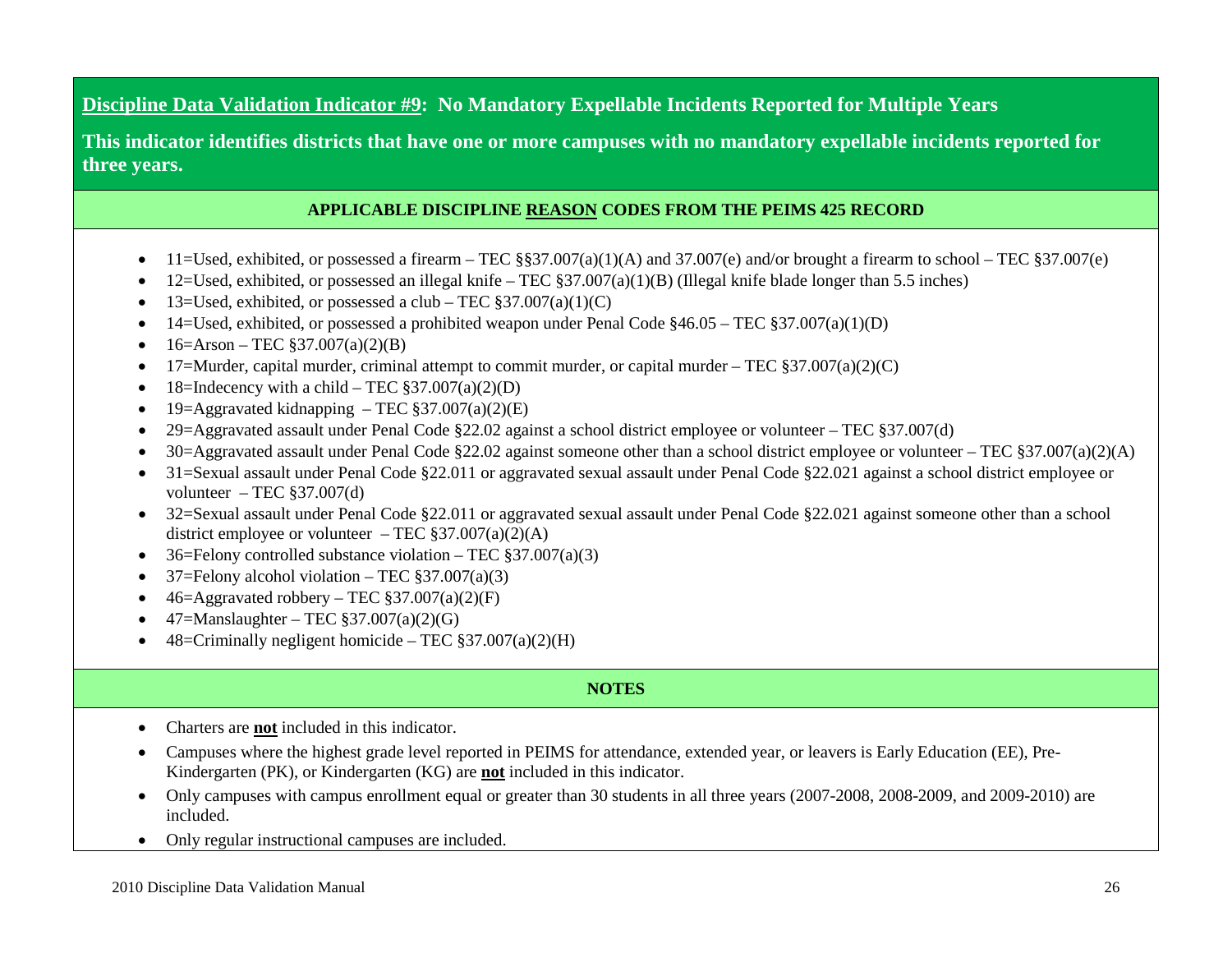*This Page Intentionally Left Blank*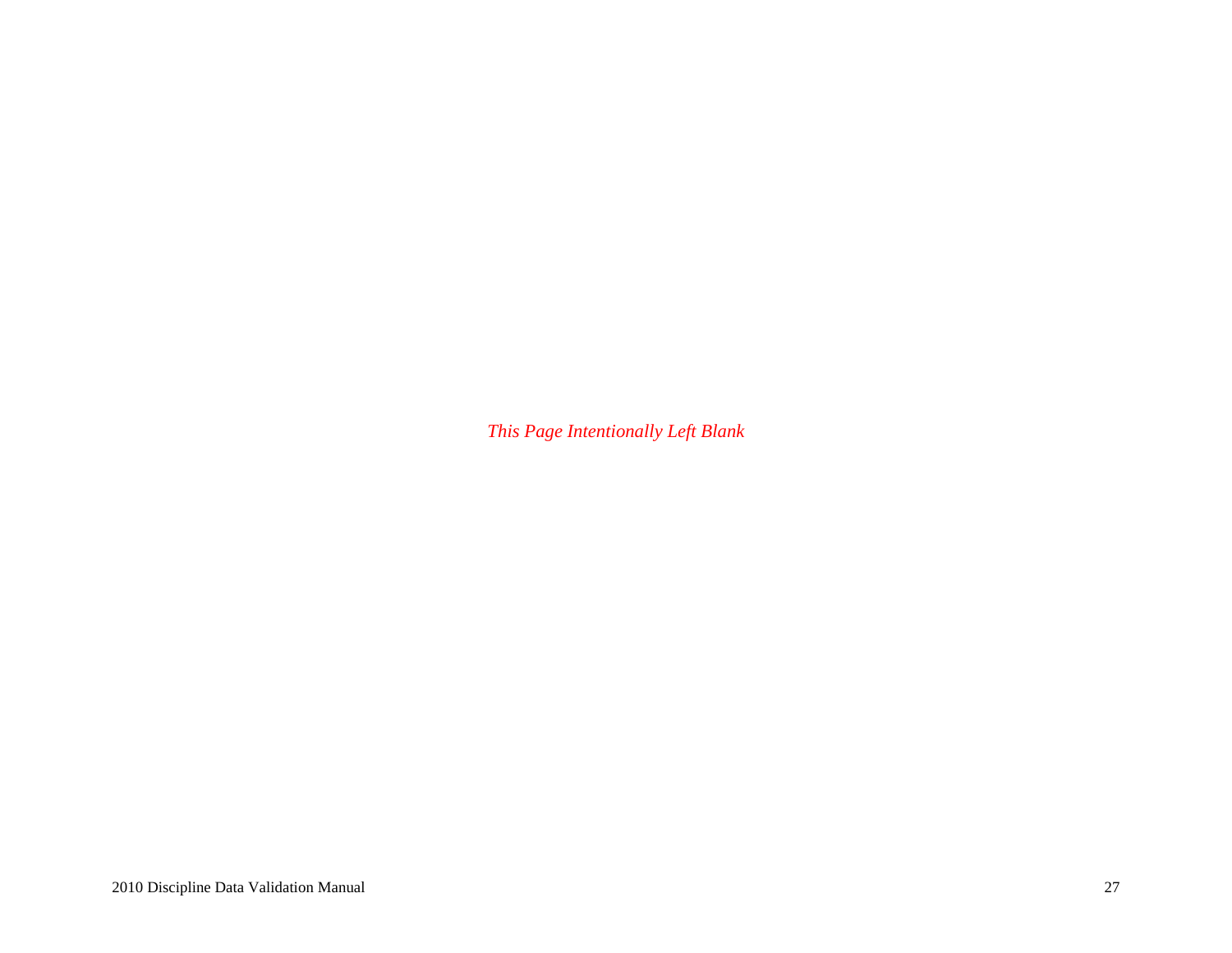# Section III

# Appendix

2010 Discipline Data Validation Manual 28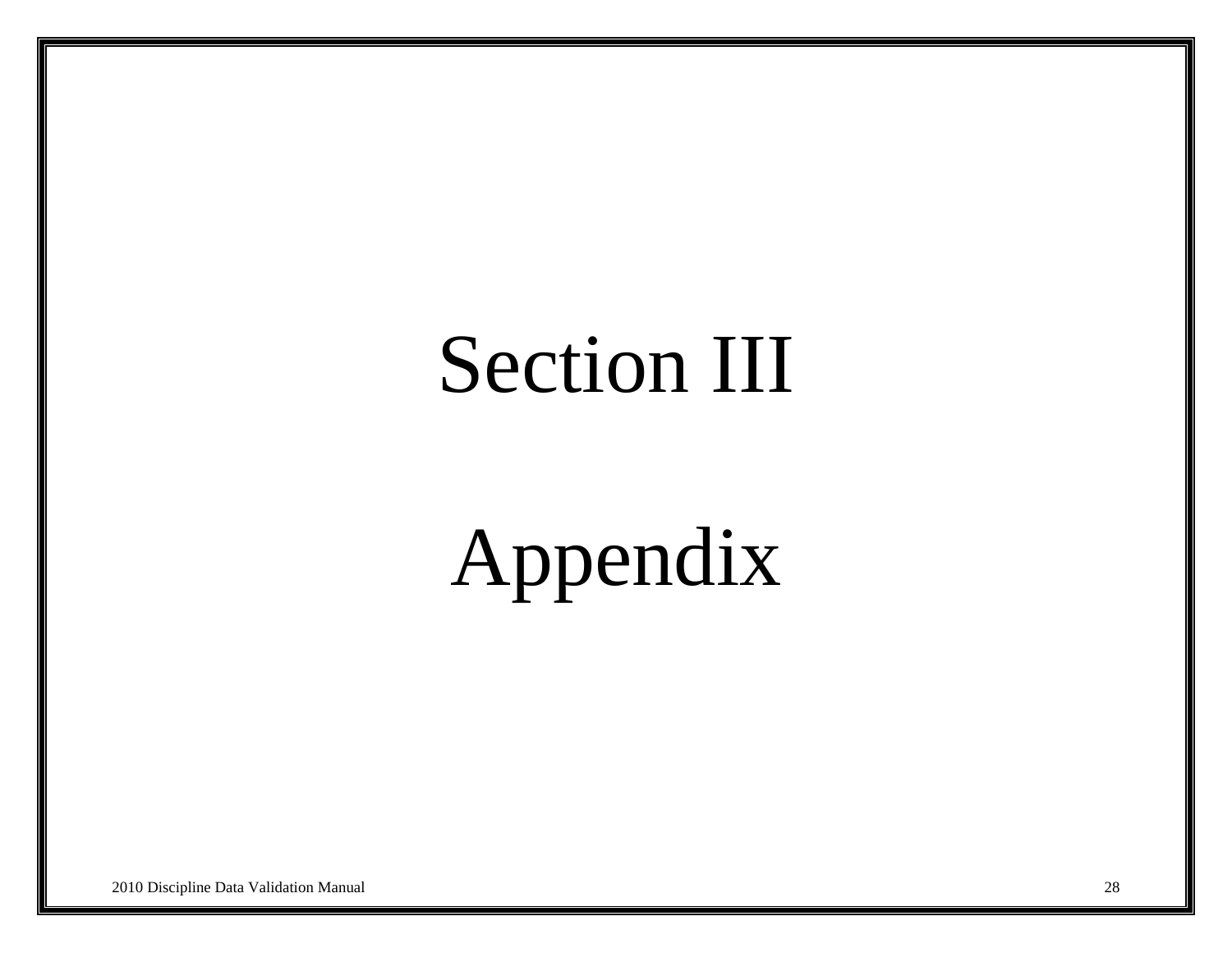*This Page Intentionally Left Blank*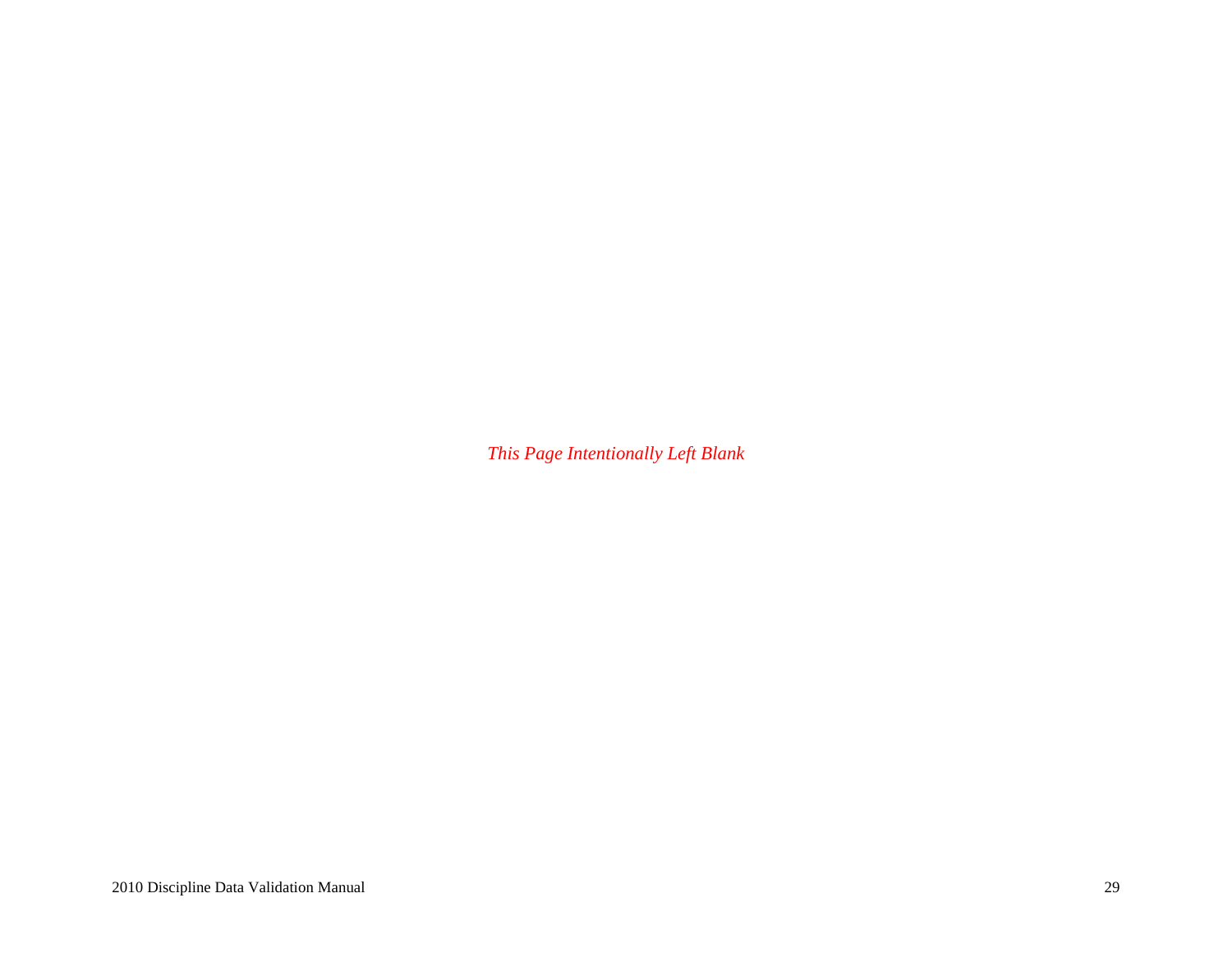| <b>Full Name</b>          | <b>Region</b>  | <b>City</b>           | <b>Phone</b>            | <b>Email Address</b>           |
|---------------------------|----------------|-----------------------|-------------------------|--------------------------------|
| DR LISA CONNER            | $\mathbf{1}$   | <b>EDINBURG</b>       | $(956)$ 984-6027        | lconner@esc1.net               |
| <b>DAN BAEN</b>           | $\overline{2}$ | <b>CORPUS CHRISTI</b> | $(361) 561 - 8415$      | dan.baen@esc2.us               |
| DR SONIA A PEREZ          | $\overline{2}$ | <b>CORPUS CHRISTI</b> | $(361) 561 - 8407$      | sonia.perez@esc2.us            |
| <b>KATHY GRAHAM</b>       | 3              | <b>VICTORIA</b>       | (361) 573-0731 ext:324  | kgraham@esc3.net               |
| NANCY SANDLIN             | 3              | <b>VICTORIA</b>       | (361) 573-0731 ext:252  | nsandlin@esc3.net              |
| <b>SHERRI MCCORD</b>      | $\overline{4}$ | <b>HOUSTON</b>        | $(713) 744 - 6596$      | smccord@esc4.net               |
| FRED SHAFER, JR.          | $\overline{4}$ | <b>HOUSTON</b>        | $(713) 744 - 6586$      | fshafer@esc4.net               |
| <b>SHARON BENKA</b>       | $\overline{4}$ | <b>HOUSTON</b>        | $(713) 744 - 6358$      | sbenka@esc4.net                |
| MONICA MAHFOUZ            | 5              | <b>BEAUMONT</b>       | $(409)$ 923-5411        | mmahfouz@esc5.net              |
| <b>JAYNE TAVENNER</b>     | 6              | <b>HUNTSVILLE</b>     | $(936)$ 435-8242        | jtavenner@esc6.net             |
| <b>BETH NESMITH</b>       | 6              | <b>HUNTSVILLE</b>     | $(936)$ 435-8252        | bnesmith@esc6.net              |
| <b>SHARON LUSK</b>        | $\overline{7}$ | <b>KILGORE</b>        | $(903)$ 988-6908        | slusk@esc7.net                 |
| PAM ALBRITTON             | $\,8\,$        | MT PLEASANT           | (903) 572-8551 ext:2762 | palbritton@reg8.net            |
| <b>KARLA COKER</b>        | $\,8\,$        | MT PLEASANT           | (903) 572-8551 ext:2731 | kcoker@reg8.net                |
| SHERYL PAPPA              | $\,8\,$        | MT PLEASANT           | (903) 572-8551 ext:2781 | spappa@reg8.net                |
| <b>MICKI WESLEY</b>       | 9              | <b>WICHITA FALLS</b>  | (940) 322-6928 ext:370  | mickiwesley@esc9.net           |
| <b>JEAN ASHTON</b>        | 9              | <b>WICHITA FALLS</b>  | $(940)$ 322-6928        | jean.ashton@esc9.net           |
| <b>WES PIERCE</b>         | 9              | <b>WICHITA FALLS</b>  | $(940)$ 322-6928        | wes.pierce@esc9.net            |
| <b>ANJELA SCHLEGEL</b>    | 9              | WICHITA FALLS         | $(940)$ 322-6928        | Anjela.Schlegel@esc9.net       |
| <b>JAN MOBERLEY</b>       | 10             | <b>RICHARDSON</b>     | $(972)$ 348-1426        | jan.moberley@region10.org      |
| KATHY WRIGHT-CHAPMAN      | 11             | FORT WORTH            | $(817) 740 - 7600$      | KWC@esc11.net                  |
| STEPHANIE KUCERA          | 12             | <b>WACO</b>           | $(254) 297 - 1154$      | skucera@esc12.net              |
| <b>SHARON FREDRIKSSON</b> | 12             | <b>WACO</b>           | $(254) 297 - 1158$      | sfredriksson@esc12.net         |
| <b>KRIS MUNRO</b>         | 12             | <b>WACO</b>           | $(254)$ 297-1134        | kmunro@esc12.net               |
| <b>CHRISTINE HOLECEK</b>  | 12             | <b>WACO</b>           | $(254) 297 - 1284$      | cholecek@esc12.net             |
| <b>LOU ANN OLSON</b>      | 12             | <b>WACO</b>           | $(254) 297 - 1116$      | lolson@esc12.net               |
| <b>CRAIG HENDERSON</b>    | 13             | <b>AUSTIN</b>         | $(512)$ 919-5390        | craig.henderson@esc13.txed.net |

# **Appendix A: ESC Performance-Based Monitoring Contacts**

2010 Discipline Data Validation Manual 30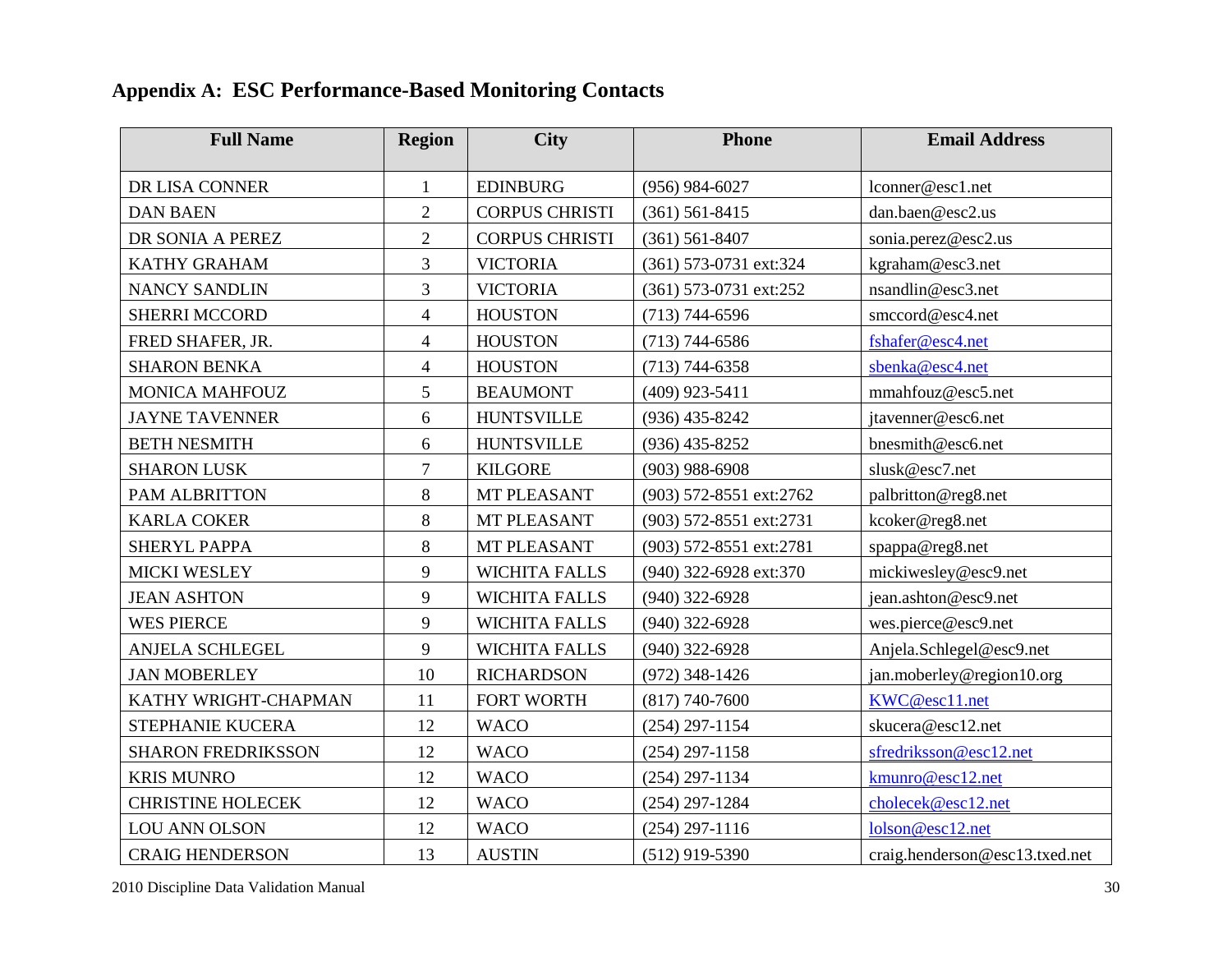| <b>Full Name</b>         | <b>Region</b> | <b>City</b>        | <b>Phone</b>             | <b>Email Address</b>     |
|--------------------------|---------------|--------------------|--------------------------|--------------------------|
| <b>EMILIA MORENO</b>     | 14            | <b>ABILENE</b>     | $(325)$ 675-8610         | emoreno@esc14.net        |
| <b>JUDY LISEWSKY</b>     | 15            | <b>SAN ANGELO</b>  | $(325)$ 658-6571 ext:158 | judy.lisewsky@netxv.net  |
| <b>SHIRLEY CLARK</b>     | 16            | <b>AMARILLO</b>    | $(806)$ 677-5130         | shirley.clark@esc16.net  |
| FRANCISCO RODRIGUEZ      | 17            | <b>LUBBOCK</b>     | $(806)$ 281-5890         | frodriguez@esc17.net     |
| <b>KAYE ORR</b>          | 18            | <b>MIDLAND</b>     | $(432)$ 567-3244         | kayeorr@esc18.net        |
| <b>JOHN PETREE</b>       | 18            | <b>MIDLAND</b>     | $(432)$ 561-4385         | ipetree@esc18.net        |
| <b>LEE LENTZ-EDWARDS</b> | 18            | <b>MIDLAND</b>     | $(432)$ 563-2380         | llentz@esc18.net         |
| <b>REBECCA ONTIVEROS</b> | 19            | <b>EL PASO</b>     | $(915) 780 - 5093$       | rontiveros@esc19.net     |
| <b>ANTHONY FRAGA</b>     | 19            | <b>EL PASO</b>     | $(915) 780 - 6553$       | afraga@esc19.net         |
| <b>SHEILA COLLAZO</b>    | 20            | <b>SAN ANTONIO</b> | $(210)$ 370-5481         | sheila.collazo@esc20.net |
| <b>DAWN WHITE</b>        | 20            | <b>SAN ANTONIO</b> | $(210)$ 370-5402         | dawn.white@esc20.net     |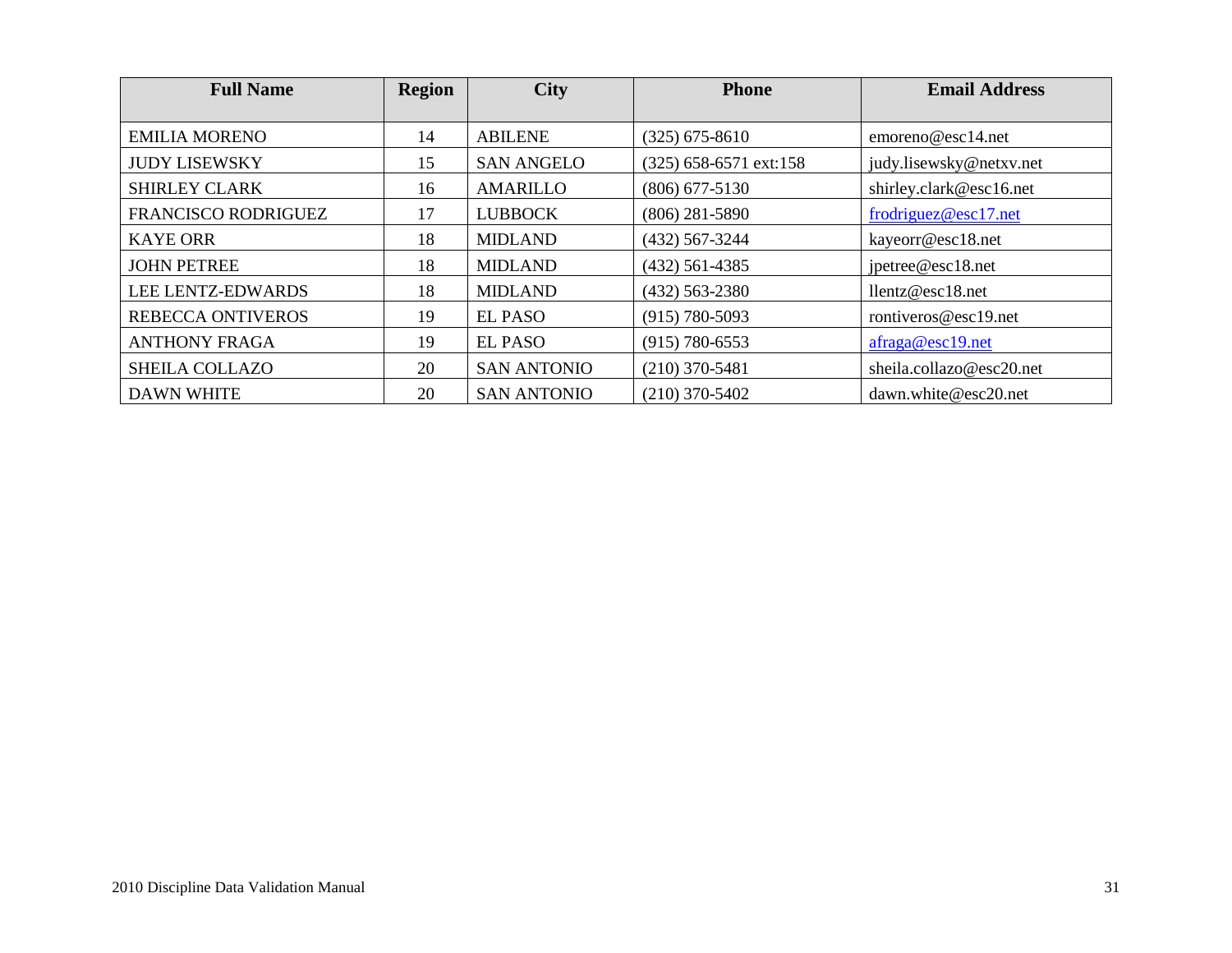# *Section IV: Comments and Questions*

| <b>COMMENTS AND QUESTIONS:</b>                                                                                                                                                                                                                                                                                                                                                                                      |                                                                                                                              |
|---------------------------------------------------------------------------------------------------------------------------------------------------------------------------------------------------------------------------------------------------------------------------------------------------------------------------------------------------------------------------------------------------------------------|------------------------------------------------------------------------------------------------------------------------------|
| Questions about <i>Interventions</i> , including ISAM inquiries should<br>be addressed to:                                                                                                                                                                                                                                                                                                                          | Questions about <i>Indicators</i> should be addressed to:                                                                    |
| <b>Division of Program Monitoring and Interventions</b><br><b>Phone:</b><br>$(512)$ 463-5226<br>Email:<br>pmidivision@tea.state.tx.us                                                                                                                                                                                                                                                                               | <b>Division of Performance-Based Monitoring</b><br><b>Phone:</b><br>$(512)$ 936-6426<br><b>Email:</b><br>pbm@tea.state.tx.us |
| Comments on the 2010 Discipline Data Validation Indicators are welcome and will assist the agency in its evaluation and future development                                                                                                                                                                                                                                                                          |                                                                                                                              |
| efforts. Comments may be submitted to Rachel Harrington, Division Director, Division of Performance-Based Monitoring, Texas<br>Education Agency, 1701 North Congress Avenue, Austin, Texas 78701-1494 or sent via e-mail to phm@tea.state.tx.us. Comments<br>should be provided no later than March 15, 2011, in order to allow sufficient time for consideration in the 2011 data validation development<br>cycle. |                                                                                                                              |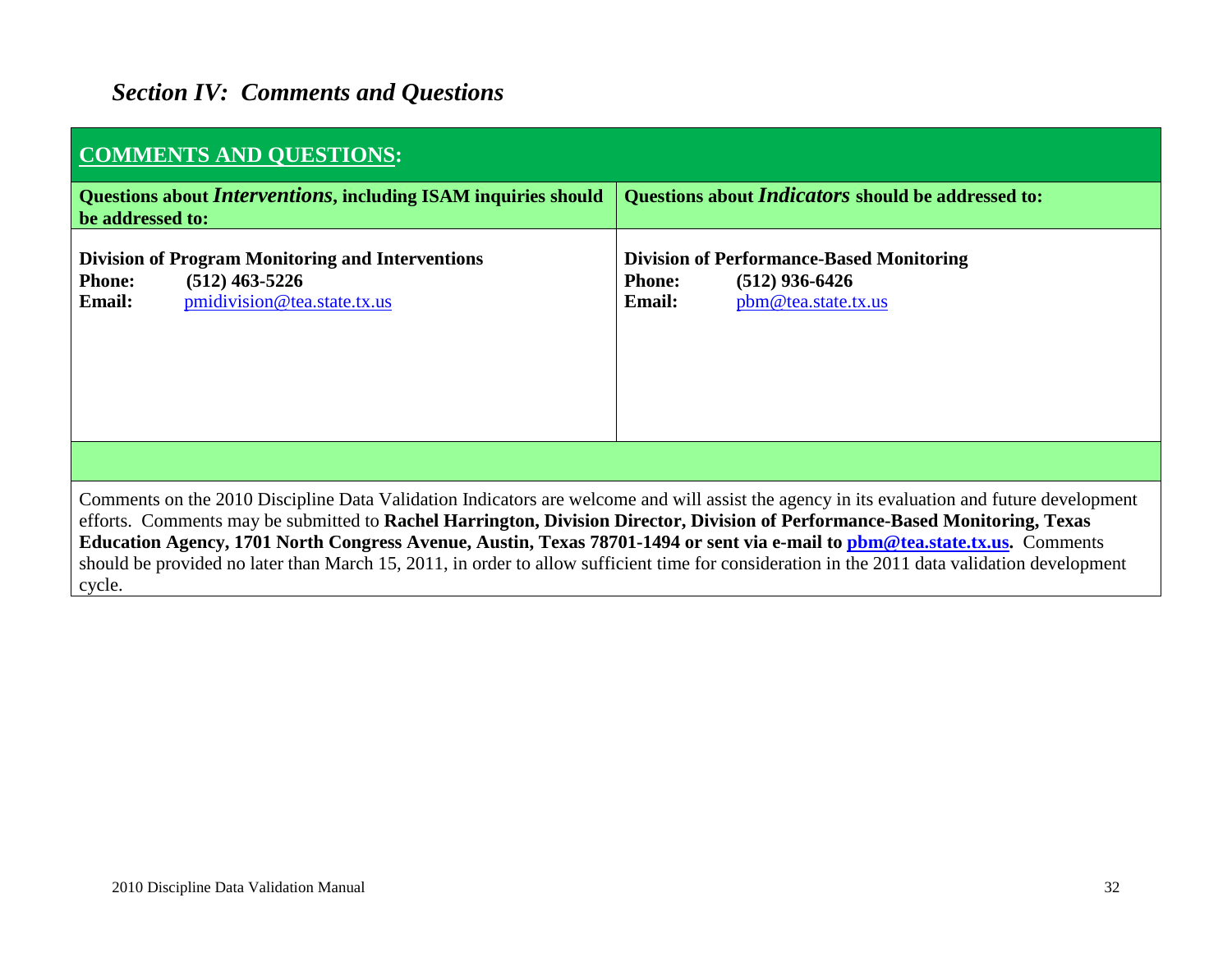*This Page Intentionally Left Blank*